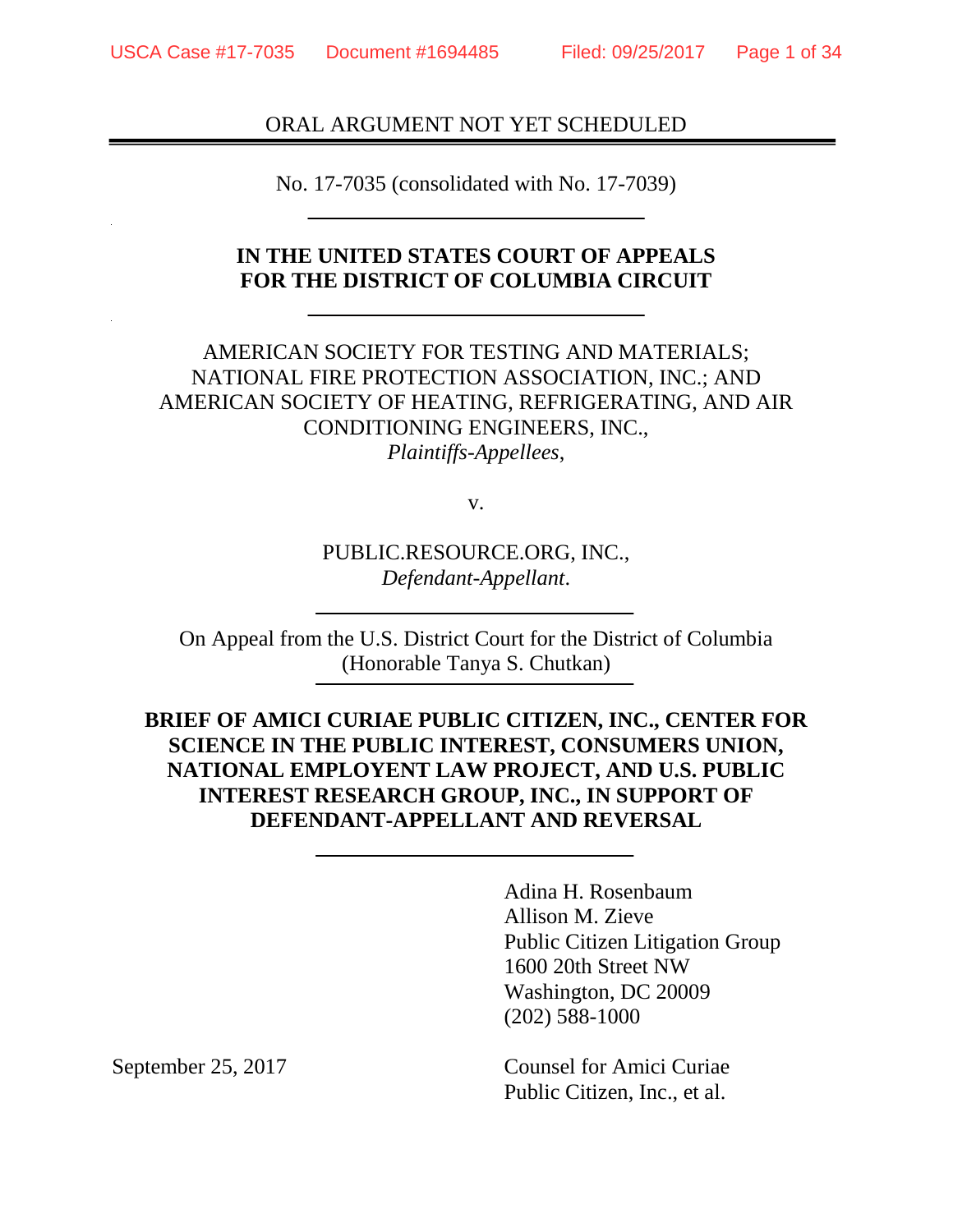#### **CERTIFICATE AS TO PARTIES, RULINGS, AND RELATED CASES**

#### **A. Parties and Amici**

All parties appearing before the district court and in this Court are listed in the Defendant-Appellant's brief. All amici who appeared before the district court are listed in the Defendant-Appellant's brief. Public Citizen, Inc., Center for Science in the Public Interest, Consumers Union, National Employment Law Project, and United States Public Interest Research Group, Inc., appear in this Court with the consent of all parties as amici curiae in support of Defendant-Appellant.

Pursuant to Federal Rule of Appellate Procedure 26.1 and Circuit Rule 26.1, counsel certifies that amici Public Citizen, Inc., Center for Science in the Public Interest, Consumers Union, National Employment Law Project, and United States Public Interest Research Group, Inc., are non-profit organizations. They have no parent corporations and no publicly traded company has an ownership interest in them. The general purpose of the amici organizations is to advocate for the public interest on a range of issues, including health, safety, and the environment. More detailed information about each organization is set forth in the addendum to this brief.

### **B. Rulings Under Review**

References to the rulings at issue appear in the Defendant-Appellant's Brief.

i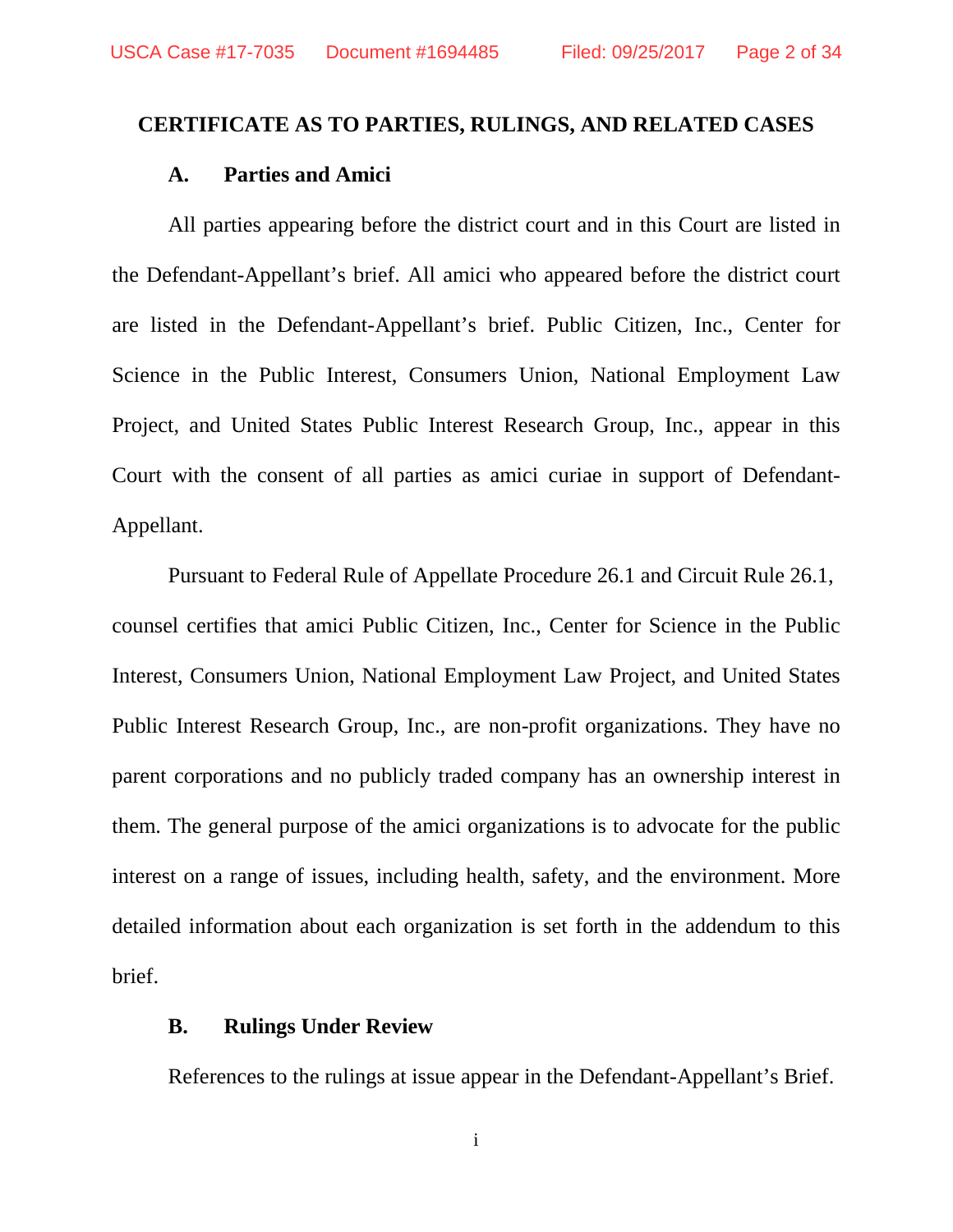## **C. Related Cases**

This case is consolidated with Case No. 17-7039, *American Educational Research Association, et al. v. Public.Resource.Org, Inc*. Counsel for amici curiae are not aware of any other related cases as that phrase is defined in Circuit Rule  $28(a)(1)(C)$ .

> /s/ Adina H. Rosenbaum Adina H. Rosenbaum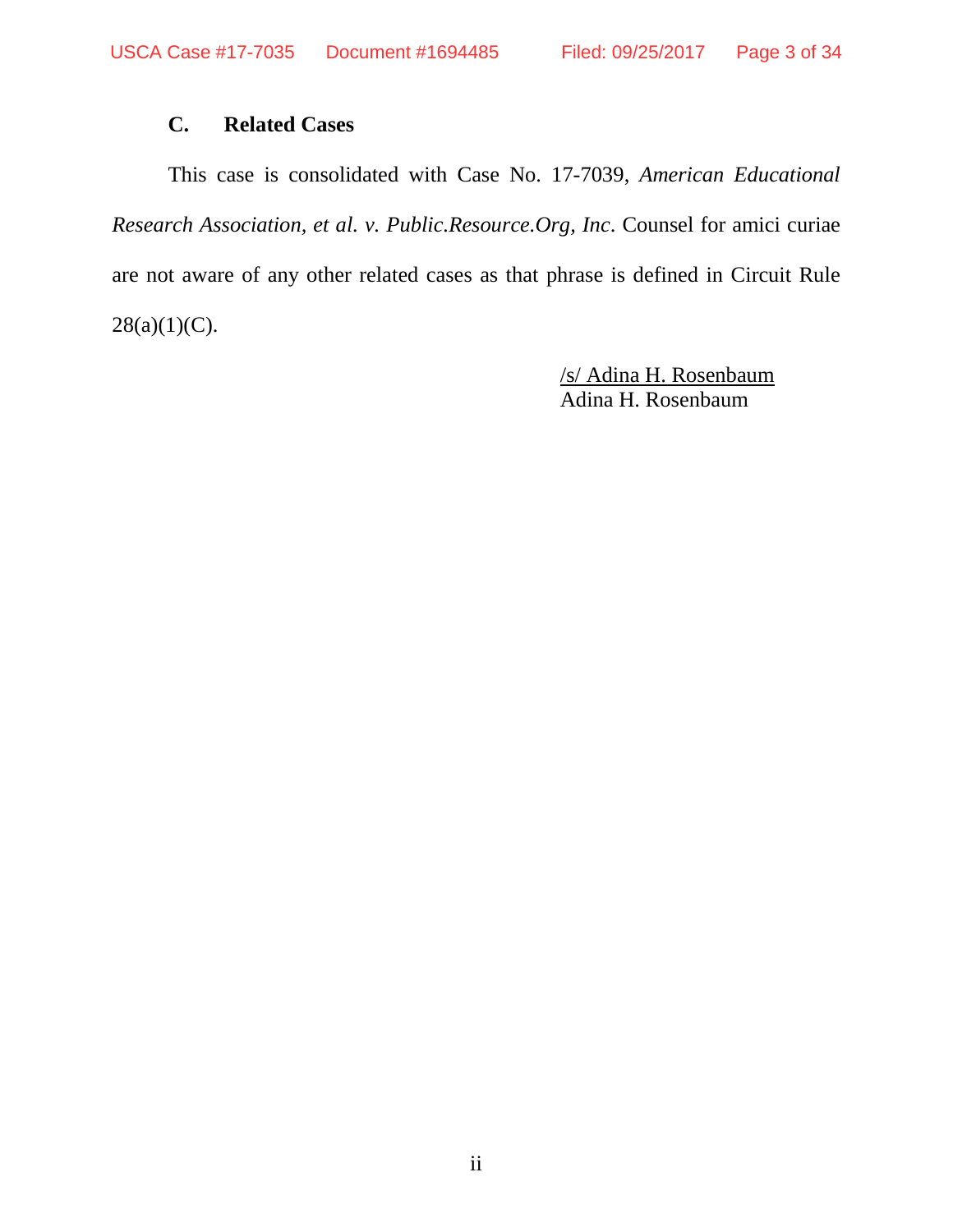### **CIRCUIT RULE 29(d) STATEMENT OF COUNSEL**

Amici curiae Public Citizen, Inc., et al. are filing a separate brief from the other amici curiae in support of Defendant-Appellant because they have a different perspective than the other amici and are interested in addressing different issues. Public Citizen, et al., are non-profit organizations that advocate on a wide range of public policy issues, including health, safety, and the environment. Their brief focuses on the need for members of the public to access the content of regulations addressing health, safety, and the environment, and the practical results of barriers to accessing such content. Because they are interested in addressing different issues than the other amici, they cannot join in the other amici's briefs.

> /s/ Adina H. Rosenbaum Adina H. Rosenbaum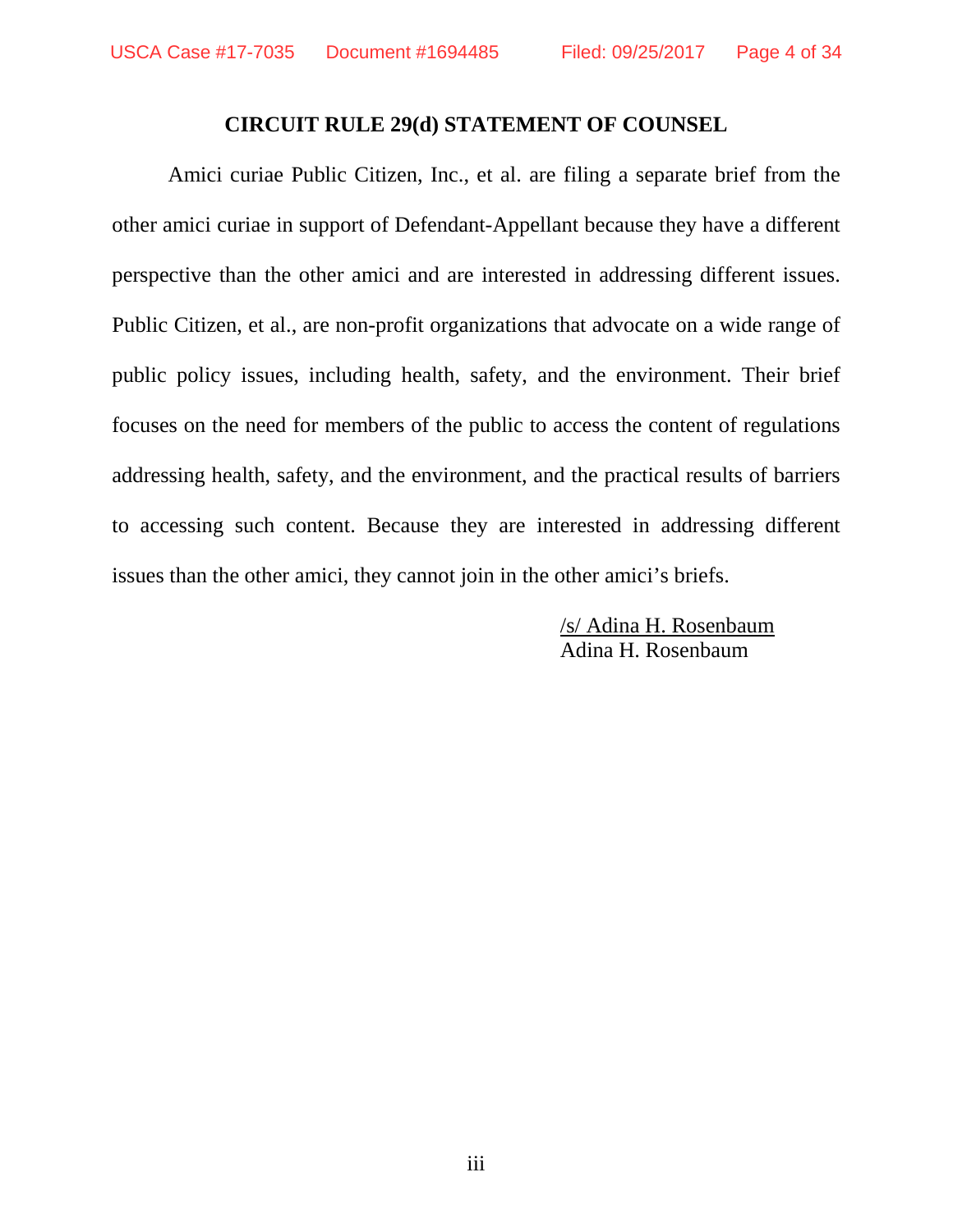# **TABLE OF CONTENTS**

|         | CERTIFICATE AS TO PARTIES, RULINGS, AND                                                                                                 |
|---------|-----------------------------------------------------------------------------------------------------------------------------------------|
|         |                                                                                                                                         |
|         |                                                                                                                                         |
|         |                                                                                                                                         |
|         |                                                                                                                                         |
|         |                                                                                                                                         |
|         |                                                                                                                                         |
| I.      | The Public Should Be Able To Fully Access Regulations Affecting                                                                         |
| $\Pi$ . | Limits on Access to Incorporated-by-Reference Standards Hinder the<br>Public's Ability To Participate in Rulemaking and Advocacy and To |
| Ш.      | The E-FOIA Amendments of 1996 Show that a Standard Should Only<br>Be Deemed To Be "Reasonably Available" if It Is Available Online. 16  |
|         |                                                                                                                                         |
|         | <b>CERTIFICATE OF COMPLIANCE</b>                                                                                                        |
|         | <b>CERTIFICATE OF SERVICE</b>                                                                                                           |

ADDENDUM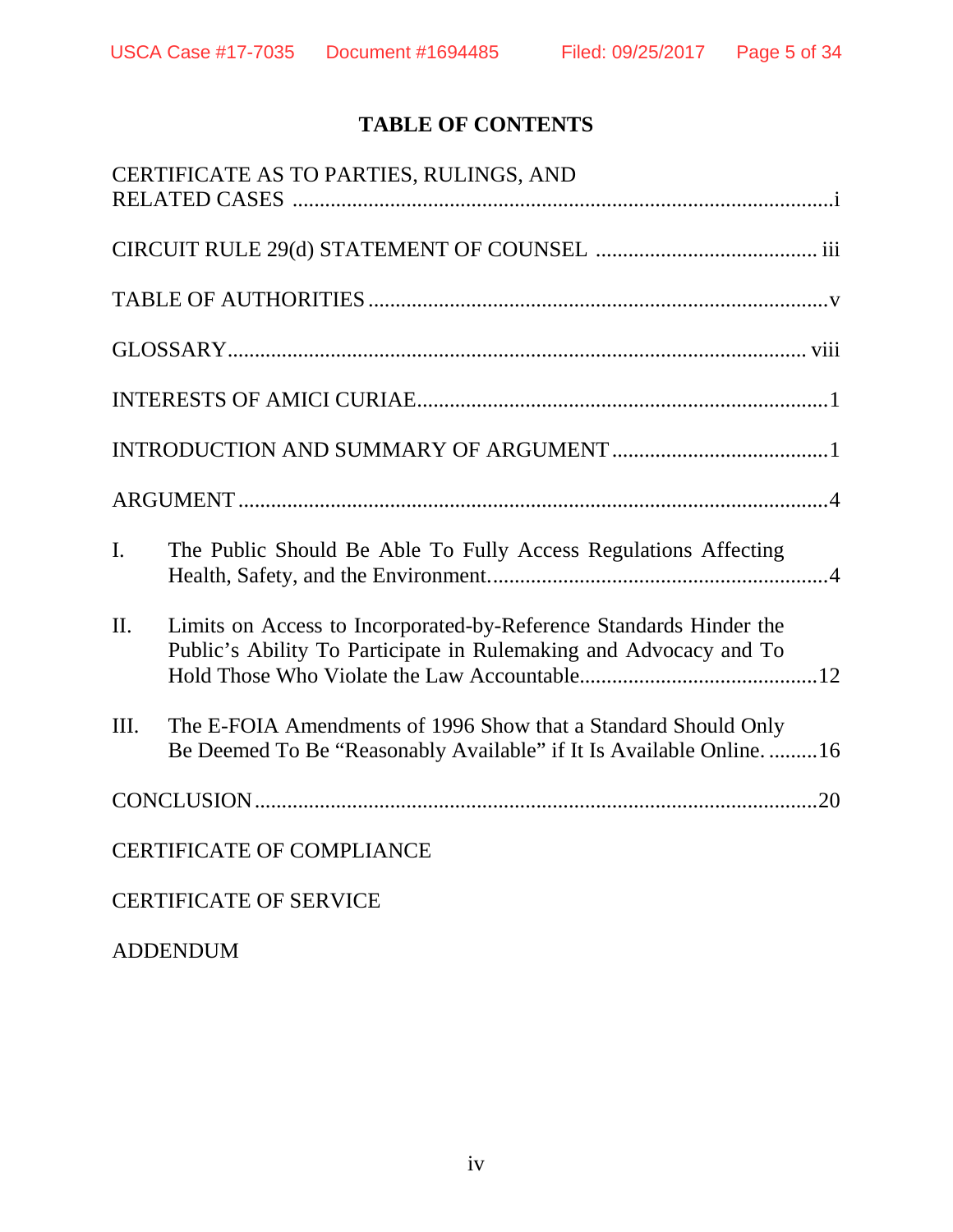## **TABLE OF AUTHORITIES**

## **CASES**

| Christopher v. SmithKline Beecham Corp., |  |
|------------------------------------------|--|
|                                          |  |
|                                          |  |
| MCI Telecommunications Corp. v. FCC,     |  |
|                                          |  |
|                                          |  |

*Motor Vehicle Manufacturers Association of the United States, Inc. v. State Farm Mutual Automobile Insurance Co.*, 463 U.S. 29 (1983) ............ 13

## **STATUTES AND LEGISLATIVE MATERIALS**

| <b>Administrative Procedure Act</b>                         |  |
|-------------------------------------------------------------|--|
|                                                             |  |
|                                                             |  |
|                                                             |  |
|                                                             |  |
|                                                             |  |
| * Electronic Freedom of Information Act Amendments of 1996, |  |
|                                                             |  |
| FOIA Improvement Act of 2016,                               |  |
|                                                             |  |
| * Freedom of Information Act,                               |  |
|                                                             |  |
|                                                             |  |
|                                                             |  |
|                                                             |  |
|                                                             |  |
|                                                             |  |
|                                                             |  |

*\* Authorities upon which we chiefly rely are marked with asterisks.*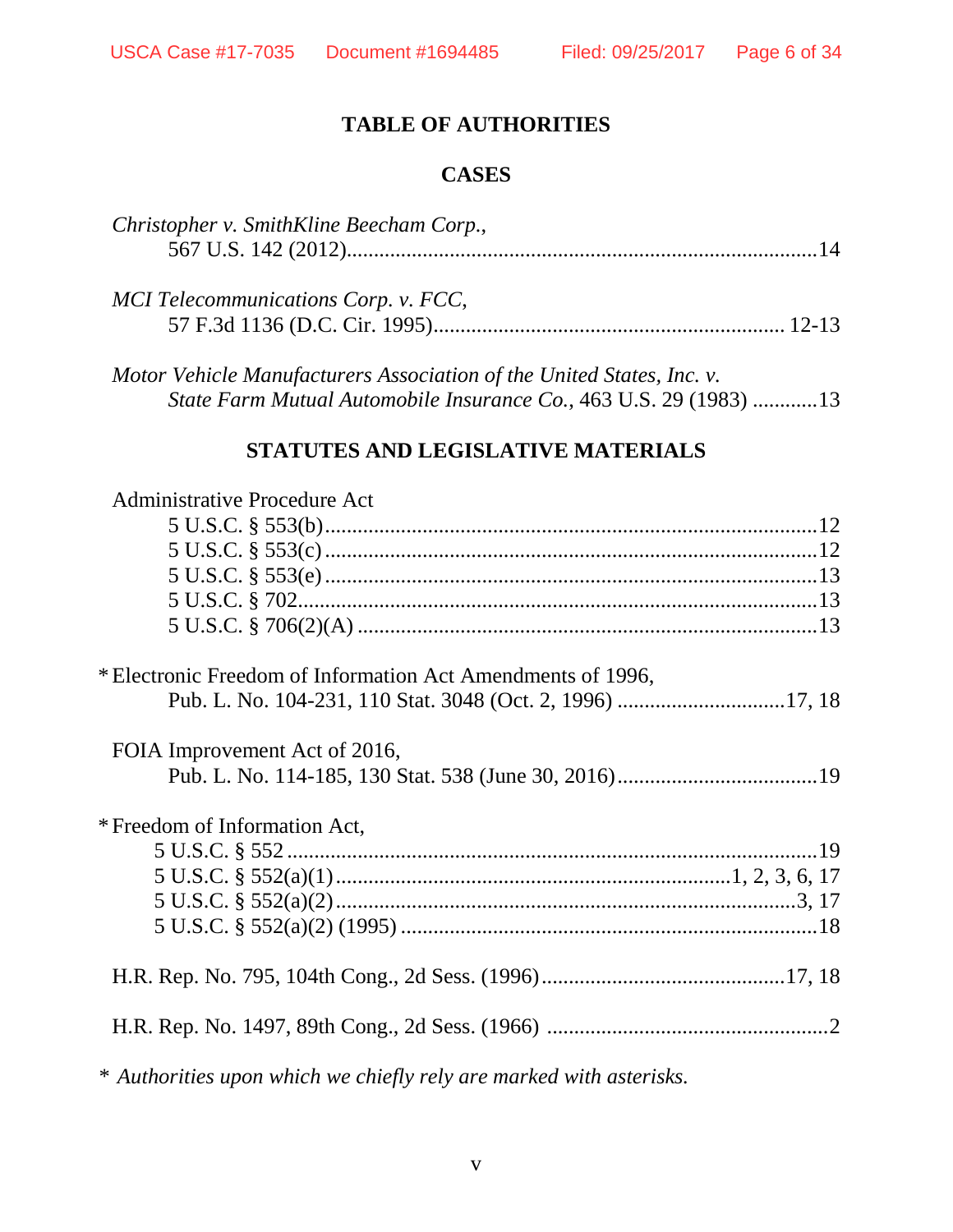|--|--|--|

# **REGULATORY MATERIAL**

| Nuclear Regulatory Commission, <i>Incorporation by Reference of</i><br>American Society of Mechanical Engineers Codes and Code Cases,<br>Office of the Federal Register, National Archives and Records |
|--------------------------------------------------------------------------------------------------------------------------------------------------------------------------------------------------------|
| Administration, <i>Incorporation by Reference</i> , 79 Fed. Reg. 66267                                                                                                                                 |
| <b>OTHER AUTHORITIES</b>                                                                                                                                                                               |
|                                                                                                                                                                                                        |
| American Society for Testing and Materials, <i>Privacy Policy Statement</i> ,                                                                                                                          |
| Antonin Scalia, The Rule of Law As a Law of Rules,                                                                                                                                                     |
|                                                                                                                                                                                                        |
| Comments of Ioana Rusu, Consumers Union (June 1, 2012), <i>available at</i><br>https://www.regulations.gov/document?D=NARA-12-0002-0140 15, 16                                                         |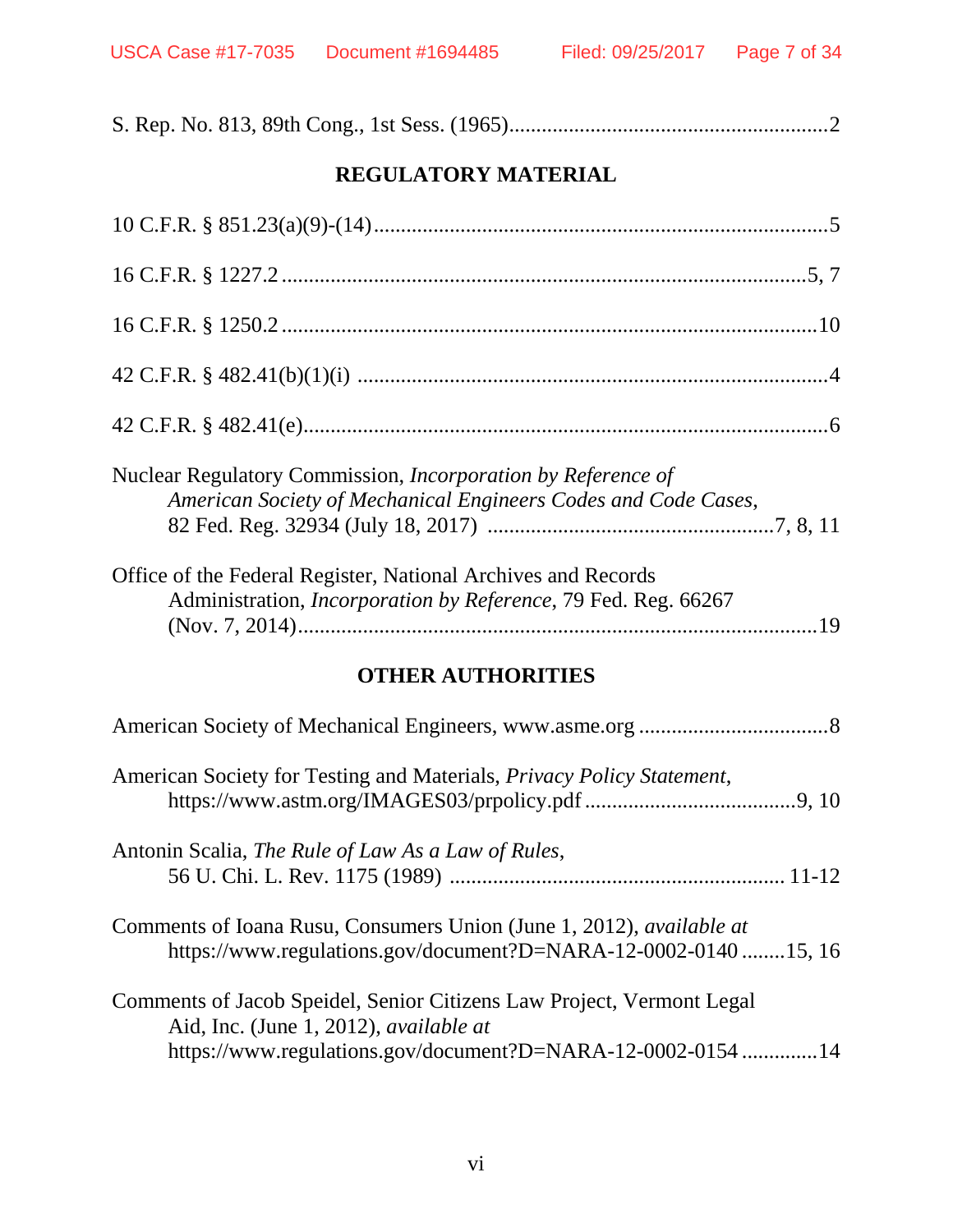| Comments of George Slover, Consumers Union, and Rachel Weintraub,<br>Consumer Federation of America (May 12, 2014), available at<br>https://www.regulations.gov/document?D=OMB-2014-0001-0040  16                                                                                                |
|--------------------------------------------------------------------------------------------------------------------------------------------------------------------------------------------------------------------------------------------------------------------------------------------------|
| Comments of Rachel Weintraub, Consumer Federation of America<br>(June 1, 2012), <i>available at</i><br>https://www.regulations.gov/document?D=NARA-12-0002-0131 16                                                                                                                               |
| Federal Bureau of Investigation, FBI Records: The Vault,                                                                                                                                                                                                                                         |
| National Archives and Records Administration,<br>Code of Federal Regulations Incorporation by Reference,<br>https://www.archives.gov/federal-register/cfr/ibr-locations.html 6                                                                                                                   |
| National Archives and Records Administration, Electronic Reading Room,<br>https://www.archives.gov/foia/electronic-reading-room19                                                                                                                                                                |
| National Archives and Records Administration, Federal Register,                                                                                                                                                                                                                                  |
| National Fire Protection Association, Catalog,<br>http://catalog.nfpa.org/NFPA-101-Life-Safety-Code-P1220.                                                                                                                                                                                       |
| Nina A. Mendelson, Private Control over Access to the Law:<br>The Perplexing Federal Regulatory Use of Private Standards,                                                                                                                                                                        |
| United States Department of Justice, Office of Information and Privacy,<br>FOIA Update: Congress Enacts FOIA Amendments, Vol. XVII,<br>No. 4 (1996), https://www.justice.gov/oip/blog/foia-update-congress-                                                                                      |
| United States Department of Justice, Office of Information Policy,<br>Guidance on Submitting Certification of Agency Compliance with FOIA's<br>Reading Room Requirements, https://www.justice.gov/oip/blog/foia-post-<br>2008-guidance-submitting-certification-agency-compliance-foias-reading- |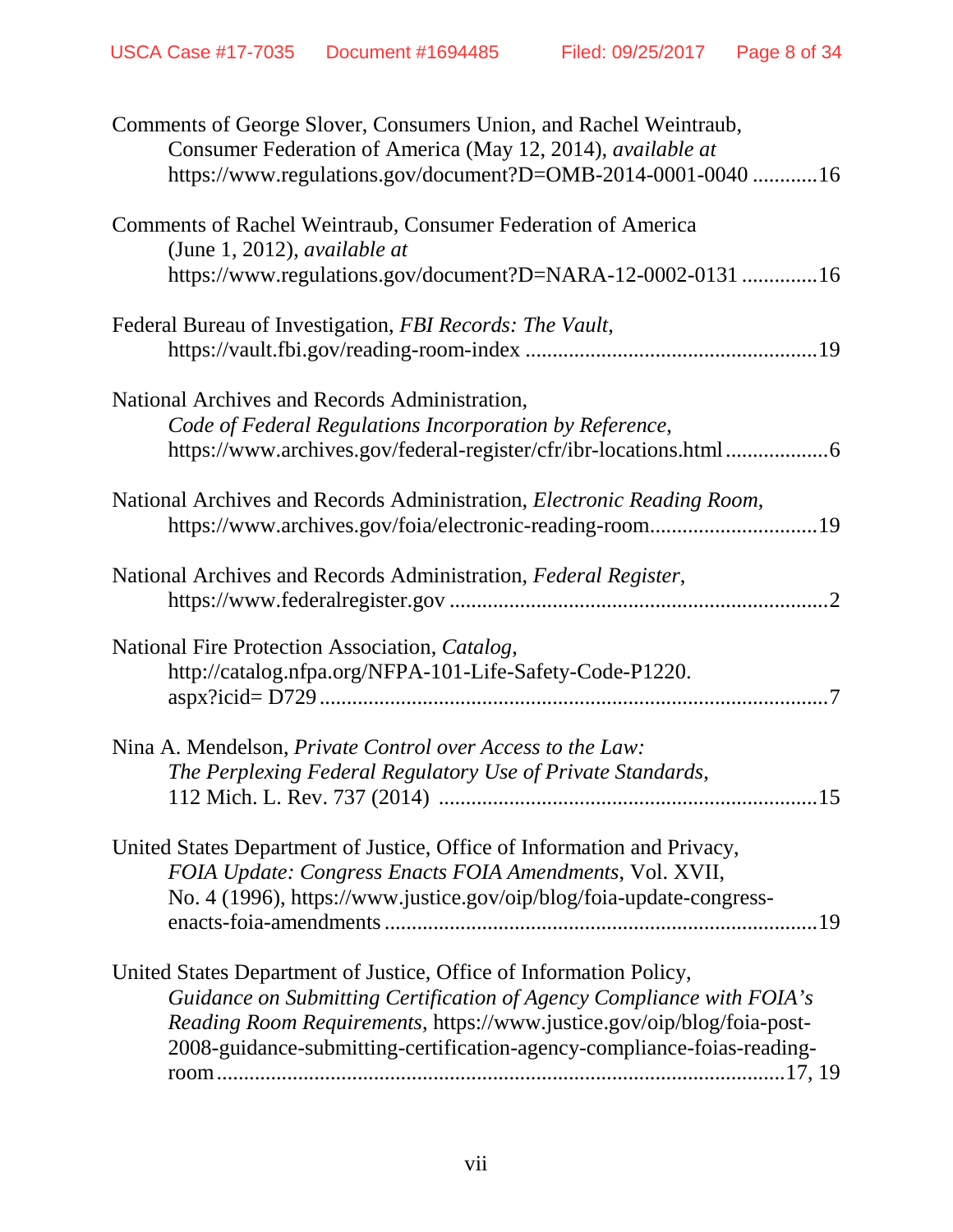# **GLOSSARY**

| <b>ASME</b> | <b>American Society of Mechanical Engineers</b> |
|-------------|-------------------------------------------------|
| <b>ASTM</b> | American Society for Testing and Materials      |
| E-FOIA      | Electronic Freedom of Information Act           |
| <b>FOIA</b> | Freedom of Information Act                      |
| <b>NARA</b> | National Archives and Records Administration    |
| <b>NRC</b>  | <b>Nuclear Regulatory Commission</b>            |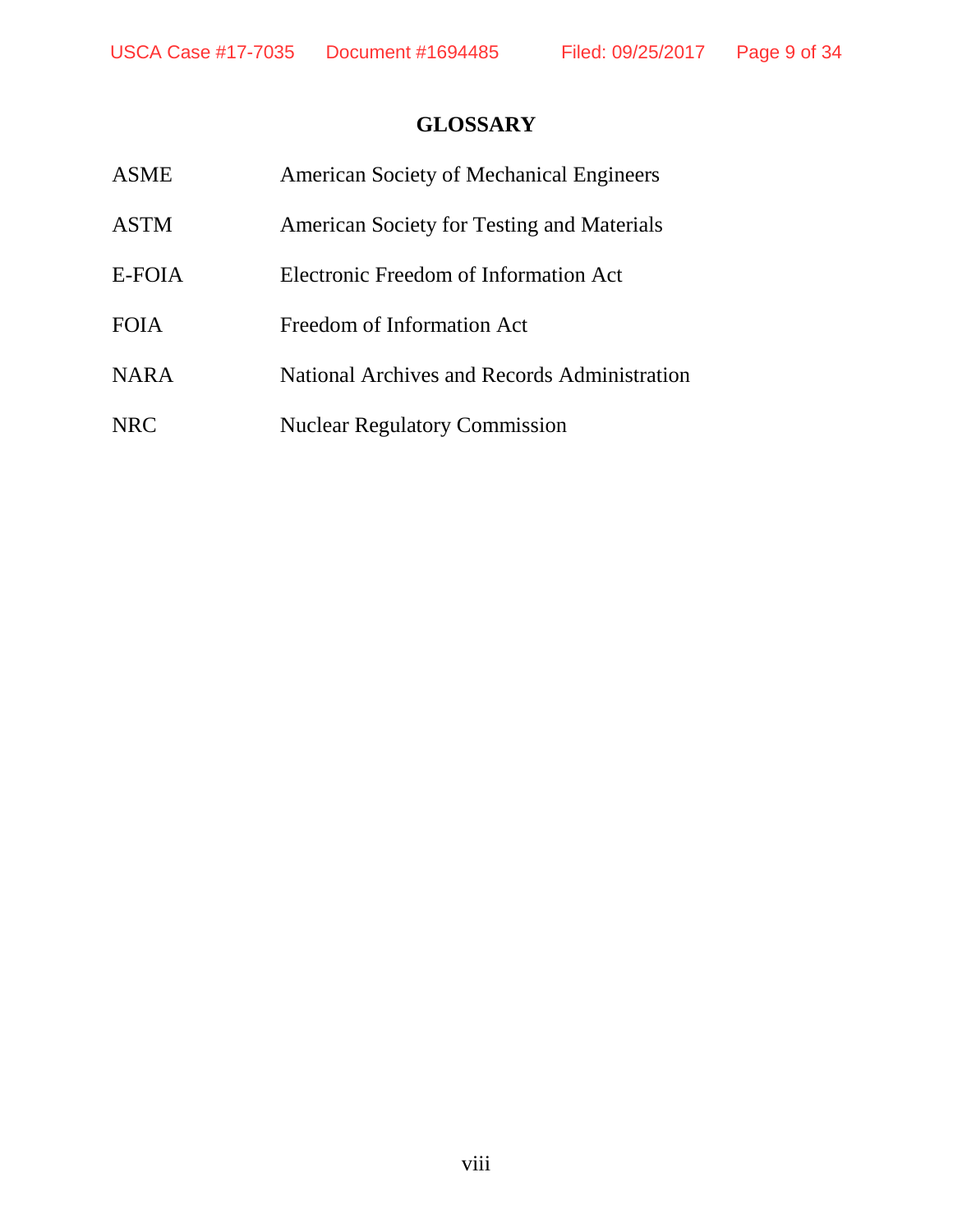<u>.</u>

# **INTERESTS OF AMICI CURIAE<sup>1</sup>**

Amici curiae are non-profit organizations that work on a wide range of public policy issues, including health, safety, and the environment. Amici believe that the ability to access and disseminate standards incorporated by reference into regulations strengthens the public's capacity to understand the law, analyze issues, engage in rulemaking processes, work for solutions to public policy challenges, and hold those who violate the law accountable.

Amici regularly engage in policy analysis, participate in rulemaking proceedings, and advocate for policy solutions, and thus are well qualified to assist the Court in understanding the ways in which restrictions on accessing and disseminating portions of regulations hinder public participation in democratic processes designed to solve policy problems. A fuller description of each of the amici organizations is included in an addendum to this brief. All parties have consented to the filing of this brief.

#### **INTRODUCTION AND SUMMARY OF ARGUMENT**

The Freedom of Information Act (FOIA), 5 U.S.C. § 552(a)(1), requires agencies to publish substantive rules in the Federal Register. This publication

1

<sup>&</sup>lt;sup>1</sup> This brief was not authored in whole or in part by counsel for a party. No person or entity other than amici curiae or their counsel made a monetary contribution to the preparation or submission of this brief.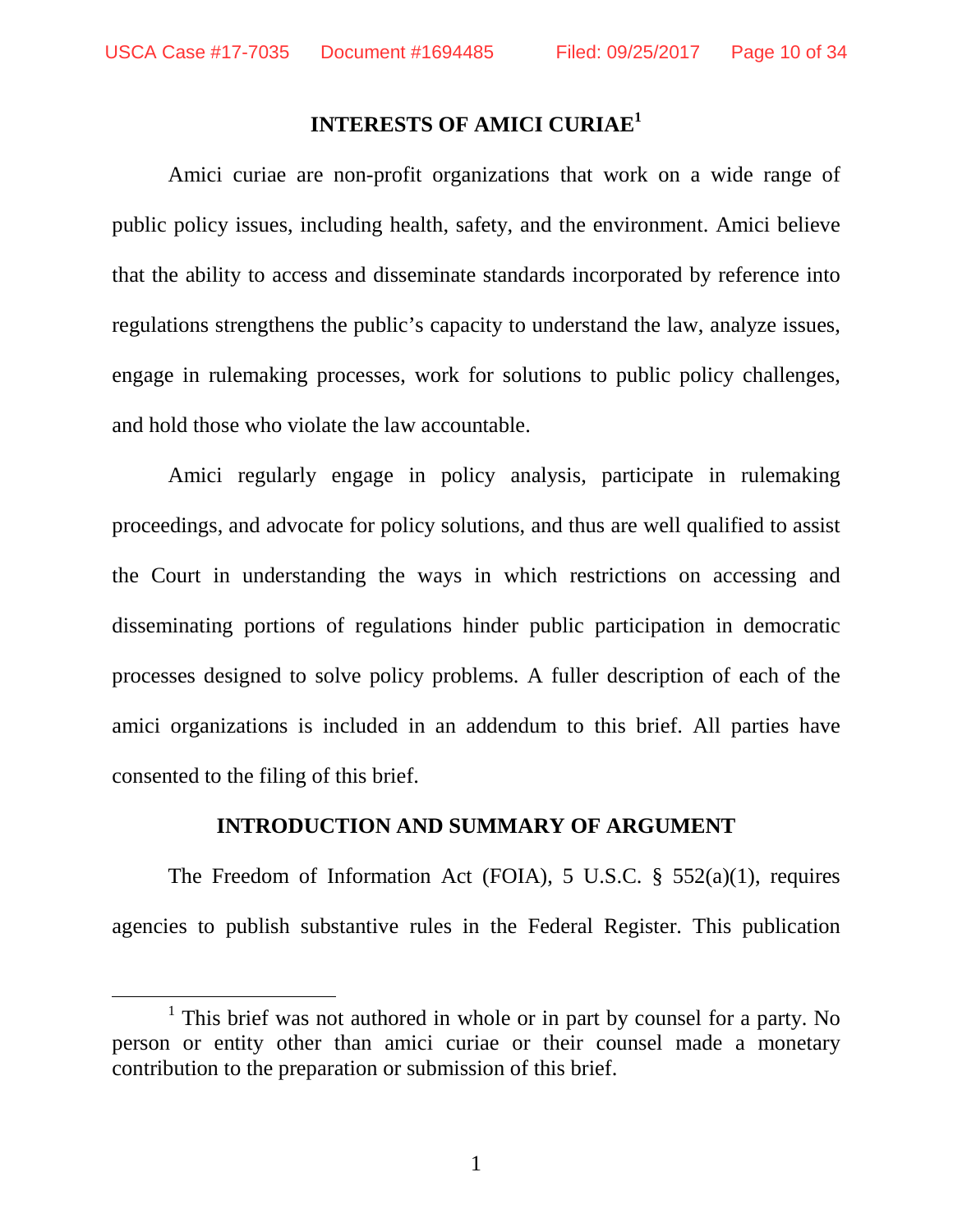requirement is intended "for the guidance of the public," and is so important that, if the agency fails to publish a rule, no person may be "adversely affected by" it, unless the person has "actual and timely notice" of its terms. *Id*.

At the same time that Congress wanted the public to have access to agency rules, it was concerned about the "bulky . . . size of the Register." S. Rep. No. 813, 89th Cong., 1st Sess. (1965). To "help reduce the bulk," it allowed some material that was already reasonably available to be incorporated by reference into the Federal Register. H.R. Rep. No. 1497, 89th Cong., 2d Sess. (1966). Such material is "deemed published in the Federal Register." 5 U.S.C. § 552(a)(1).

This case concerns standards incorporated by reference into final rules in the Federal Register. These standards are part of regulations with the force and effect of law, and they are deemed to have been published in the Federal Register, which is disseminated freely online.<sup>2</sup> Nonetheless, the district court barred defendant Public.Resource.Org, a non-profit organization devoted to making laws and other governmental material more widely available to the public, from making the standards available on its website. Regulations that incorporate standards by reference, however, often regulate in important areas related to health, safety, and the environment. Members of the public must be able to fully access these

<sup>2</sup> *See* National Archives and Records Administration (NARA), *Federal Register*, https://www.federalregister.gov.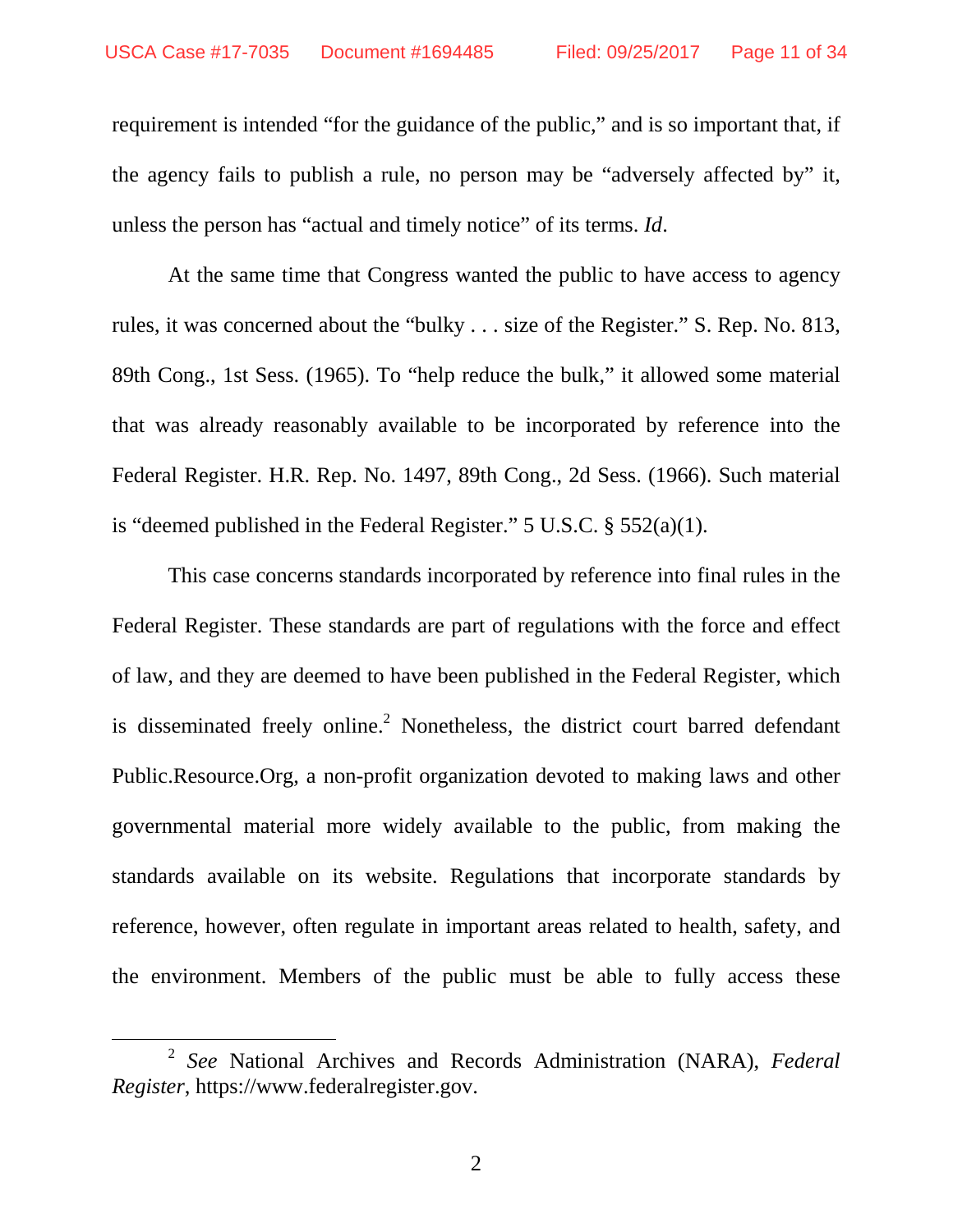regulations—including the portions that are incorporated by reference—to understand rules that affect their lives and, where necessary, advocate for revised rules. Limitations on the public's ability to access and disseminate material that is incorporated by reference into regulations impede the public's ability to participate in rulemaking proceedings, engage in discussion of regulatory requirements, challenge illegal regulations, and hold those who violate regulations accountable for their actions.

Moreover, by law, material is only allowed to be incorporated by reference if it is already "reasonably available to the class of persons affected thereby." 5 U.S.C. § 552(a)(1). The Electronic Freedom of Information Act (E-FOIA) Amendments of 1996, which require documents that agencies must make affirmatively available to the public to be made available by "electronic means," *id*. § 552(a)(2), demonstrate that, in this digital age, "reasonably available" is best read to mean available online without restrictions, as the Federal Register itself is available. This Court should reverse the order below preventing Public.Resource.Org from providing the public with access to material that already should have been fully accessible online.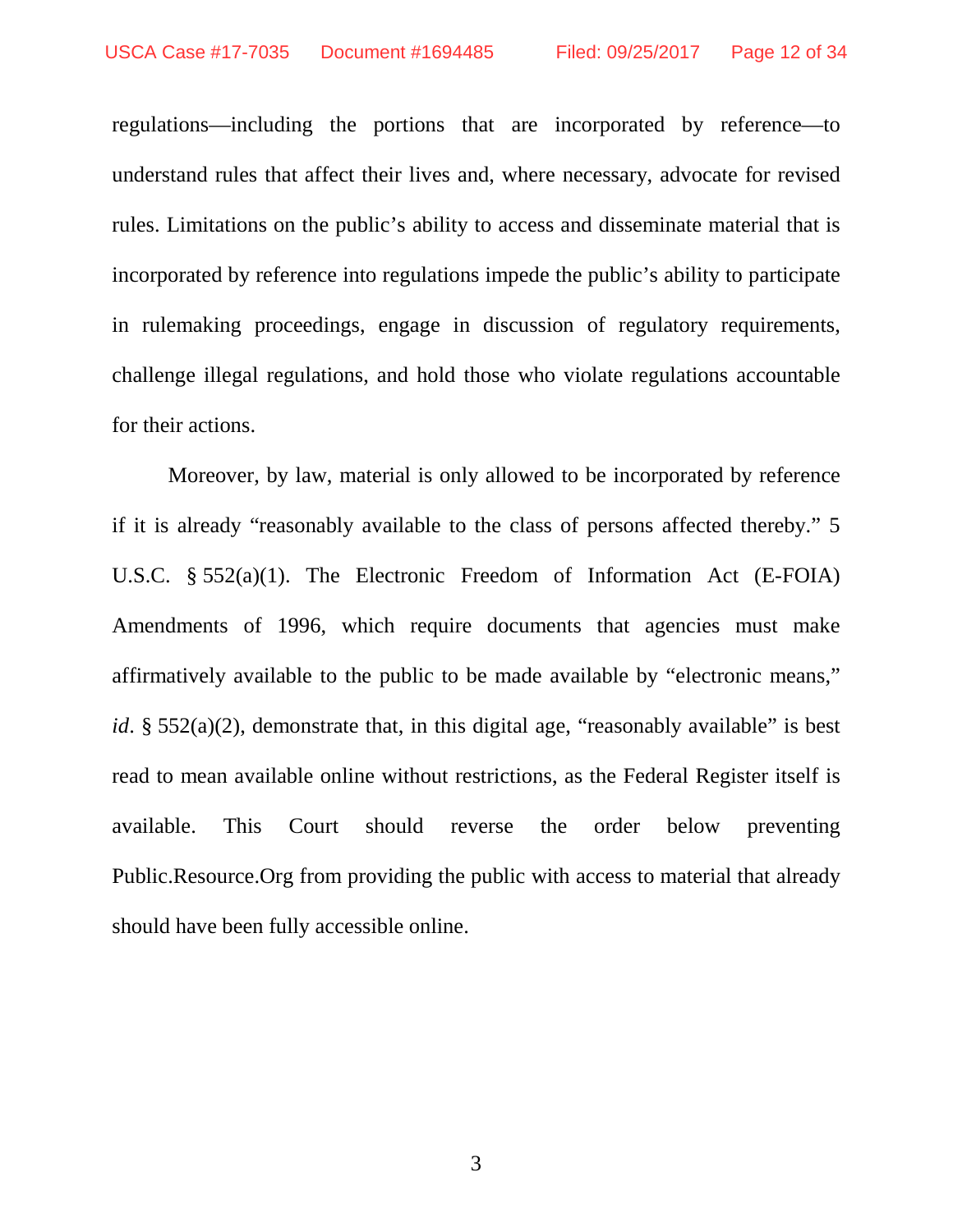#### **ARGUMENT**

## **I. The Public Should Be Able To Fully Access Regulations Affecting Health, Safety, and the Environment.**

Government regulations affect the public's health, safety, and welfare on a daily basis. They impact the safety of the food Americans eat, the cleanliness of their air and water, and the safety of their job sites. They affect whether toys are free of toxic substances, whether cars are built to survive crashes, whether nuclear power plants are prepared for disaster, whether planes are airworthy, and whether medical equipment is properly tested.

Despite the importance of regulations to the daily lives of Americans, the full content of regulations is often not published in either the Federal Register or the Code of Federal Regulations. Instead, part of the regulation is a standard that is incorporated by reference.

For example, the Centers for Medicaid and Medicare Services has incorporated the 2012 edition of the Life Safety Code, a compilation of fire safety requirements published by the National Fire Protection Association, in regulations that apply to hospitals and other health-care facilities, such as long-term care facilities and inpatient hospices. *See*, *e.g.*, 42 C.F.R. § 482.41(b)(1)(i). Although the regulations inform hospital patients, facility residents, and other members of the public who care about health-care facility safety that the Life Safety Code applies, they do not provide information on what the Code requires.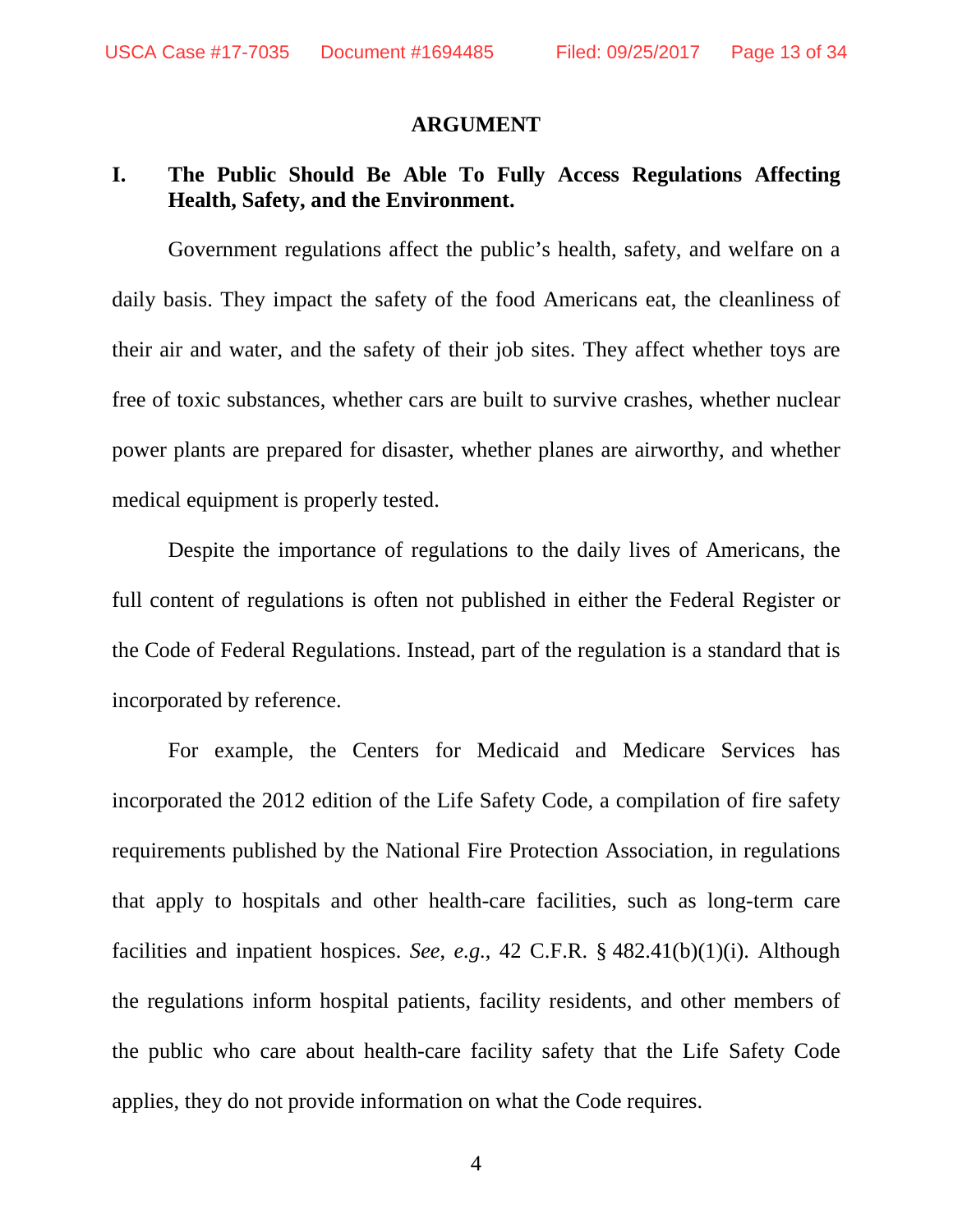Similarly, the Consumer Product Safety Commission requires baby carriages and strollers to comply with the applicable provisions of American Society for Testing and Materials (ASTM) F833–15, "Standard Consumer Safety Specification for Carriages and Strollers." *See* 16 C.F.R. § 1227.2. Although the regulation informs parents and other members of the public who care about child safety that the standard for strollers and carriages exists, it does not provide any information about the requirements of that standard.

Likewise, the Department of Energy requires contractors performing work at a Department site to comply, where applicable, with: American Conference of Governmental Industrial Hygienists, "Threshold Limit Values for Chemical Substances and Physical Agents and Biological Exposure Indices" (2005); American National Standards Institute Z88.2, "American National Standard for Respiratory Protection" (1992); American National Standards Institute Z136.1, "Safe Use of Lasers" (2000); American National Standards Institute Z49.1, "Safety in Welding, Cutting and Allied Processes," sections 4.3 and E4.3 (1999); National Fire Protection Association 70, "National Electrical Code" (2005); and National Fire Protection Association 70E, "Standard for Electrical Safety in the Workplace" (2004). *See* 10 C.F.R. § 851.23(a)(9)-(14). Although the regulation informs workers and other members of the public that these standards apply at Department of Energy sites, it does not provide any information on what the standards require.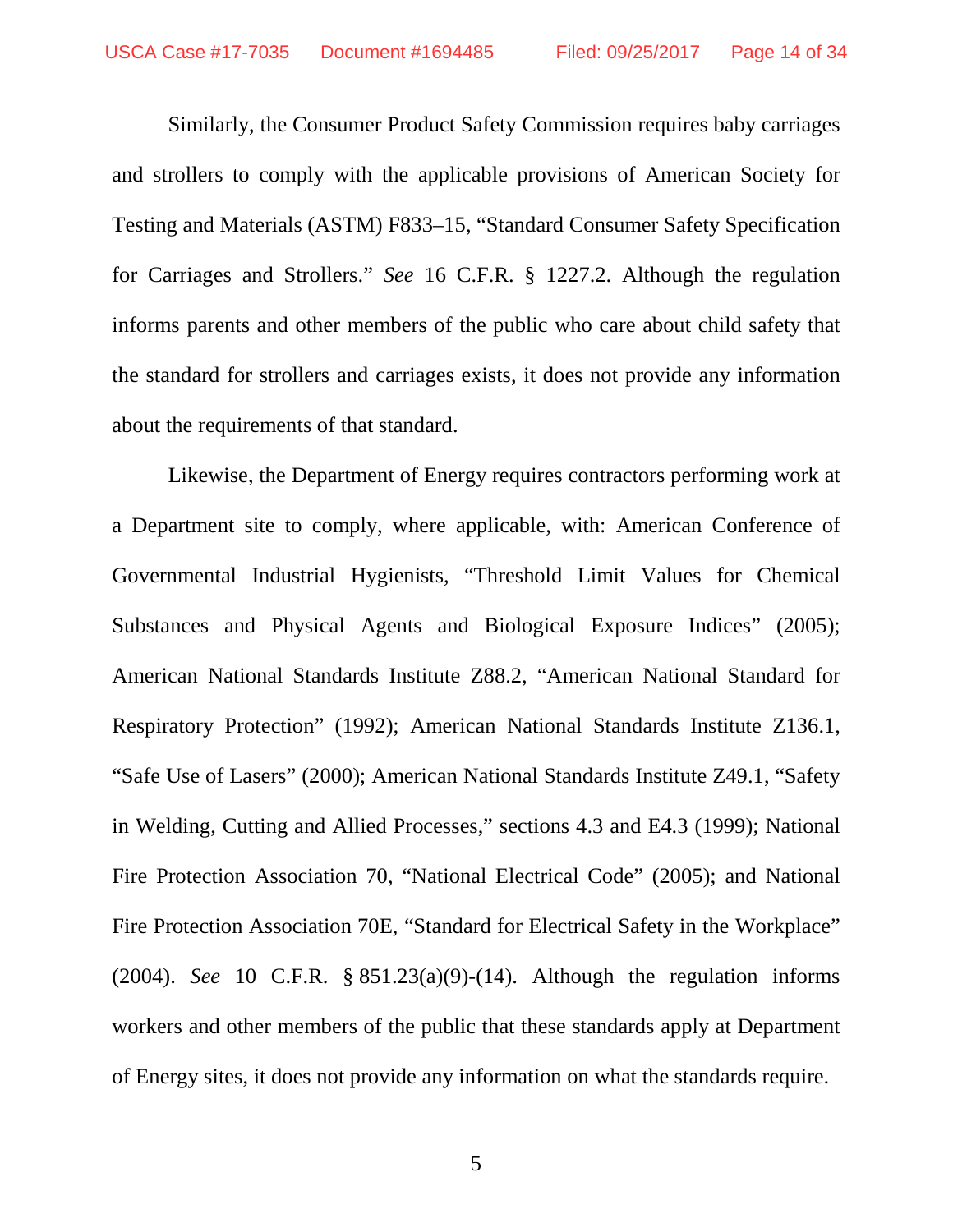Because these regulations, and many others, incorporate standards by reference, interested members of the public cannot understand the law by reading the U.S. Code and the Code of Federal Regulations. Instead, they must go on a scavenger hunt to track down the content of the relevant regulations. Although incorporated-by-reference standards are supposed to be "reasonably available," 5 U.S.C. § 552(a)(1), tracking them down is not always an easy task. And even where they can be found, they are often in a form that severely impedes the public's ability to understand and use them effectively.

For example, agencies make standards that are incorporated by reference available for inspection at the agency's office and at the National Archives and Records Administration (NARA). *See*, *e.g.*, 42 C.F.R. § 482.41(e). Although this availability allows some members of the public to view the governing standards, it is not useful for most Americans, who live hundreds or thousands of miles outside the Washington, DC area. Moreover, the agencies make the standards available for "inspect[ion]," not necessarily for copying. *Id*. Indeed, NARA's website states in bold that its Office of the Federal Register "does not distribute [incorporated by reference] materials," and specifies that "copies are available for public inspection" and only "limited photo-copying."<sup>3</sup> Incorporated-by-reference standards, however,

<sup>3</sup> NARA, *Code of Federal Regulations Incorporation by Reference*, https://www.archives.gov/federal-register/cfr/ibr-locations.html.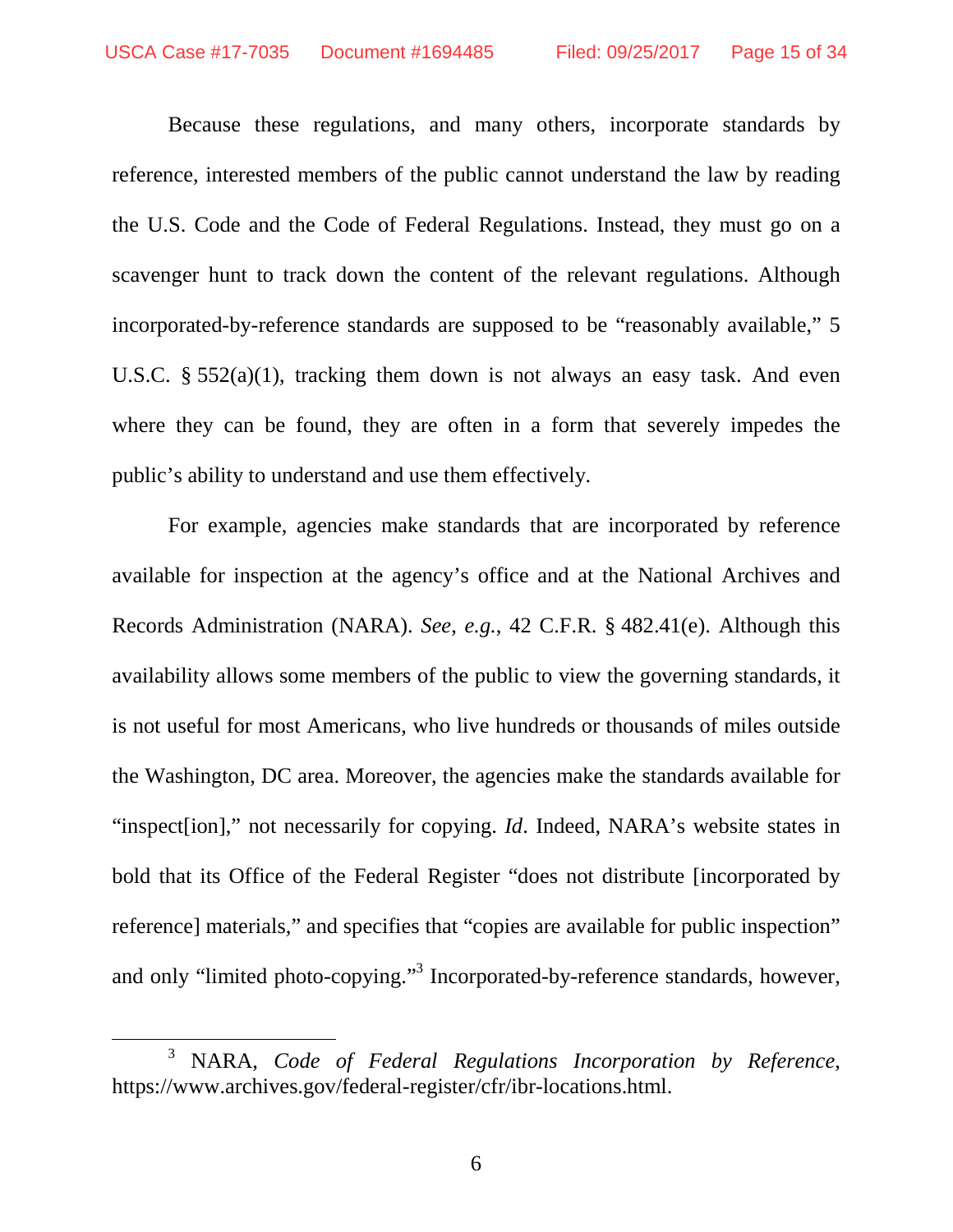can be both complicated and long. For example, the National Fire Protection Association's website lists recent versions of the Life Safety Code—the 2012 version of which is incorporated into fire safety regulations that apply to healthcare facilities—as approximately 520 pages  $long<sup>4</sup>$  It is difficult to imagine being able to fully understand and remember the specifications in a 520-page document based solely on reading it, without bringing home a copy to use as a reference. Moreover, members of the public may need to confer with an expert to fully understand the standard and, thus, may need a copy for that purpose.

Agencies also generally refer the public to the standards development organizations to obtain the incorporated-by-reference materials. *See*, *e.g.*, 16 C.F.R. § 1227.2. These organizations likewise place impediments on the public's ability to access the standards. Most notably, these private organizations generally charge fees for copies of the standards—fees that can be prohibitive for members of the public who want to understand the law. For example, on July 18, 2017, the Nuclear Regulatory Commission (NRC) amended its regulations to incorporate by reference certain American Society of Mechanical Engineers (ASME) codes and other materials that "provide rules for safety governing the design, fabrication, and inspection of nuclear power plant components." NRC, *Incorporation by Reference* 

<sup>4</sup> *See* National Fire Protection Association, *Catalog*, http://catalog.nfpa.org/ NFPA-101-Life-Safety-Code-P1220.aspx?icid= D729.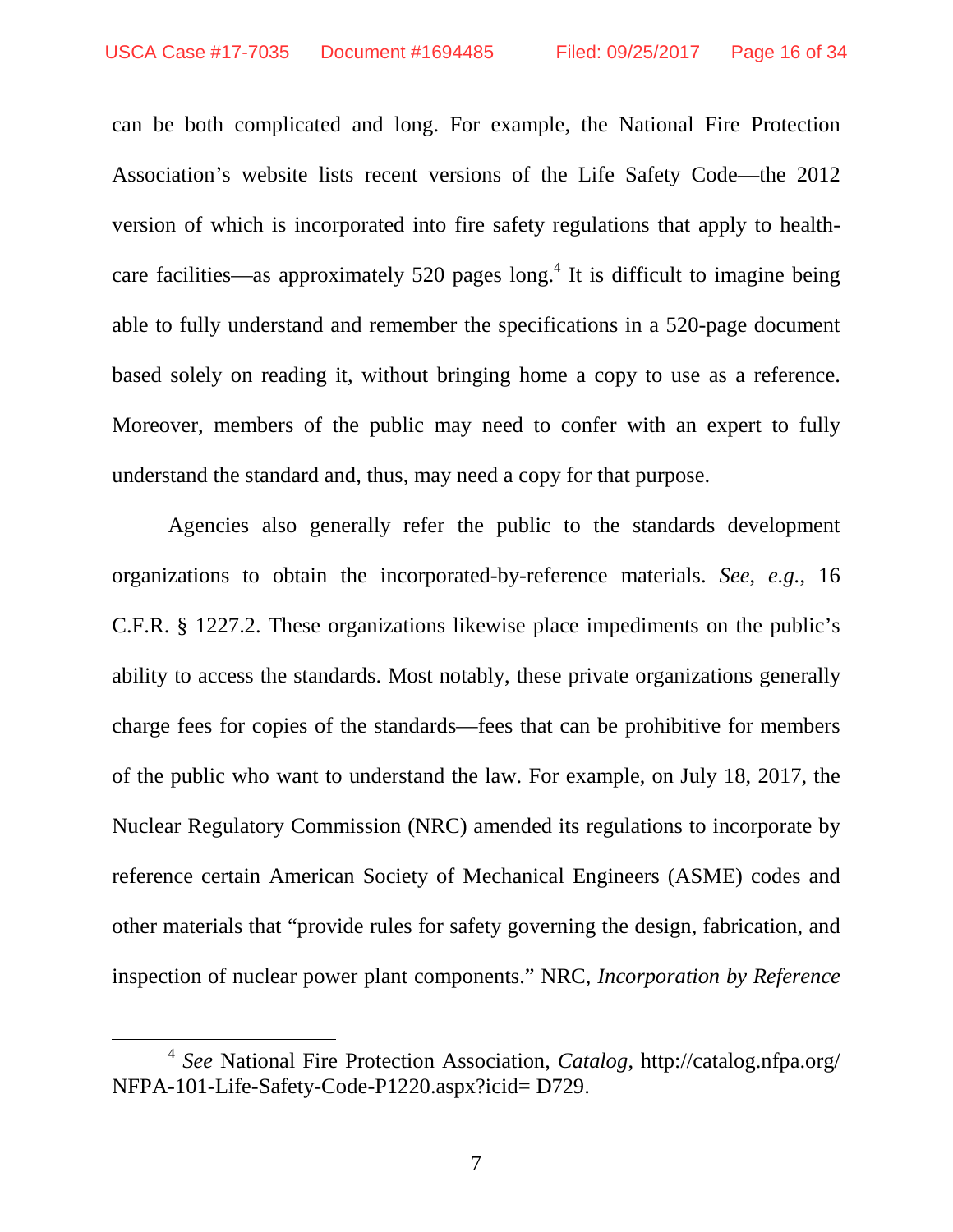-

*of American Society of Mechanical Engineers Codes and Code Cases*, 82 Fed. Reg. 32934, 32975 (July 18, 2017). The agency stated that the materials were "available for inspection to all interested parties, by appointment, at the NRC Technical Library" in Rockville, Maryland, and that "[i]nterested parties may purchase a copy of the materials from ASME . . . [or] through third-party subscription services." *Id*. The agency acknowledged, however, that the cost to purchase all of the documents was approximately \$9,000. *Id*. Accordingly, a person who cares about nuclear safety and wants to understand the standards governing the design and inspection of nuclear power plant components would need to spend \$9,000 to obtain a copy of the standards incorporated by reference in the July 18, 2017 final rule—that is, to access part of the governing law on nuclear power plant safety.<sup>5</sup> Even smaller fees can be prohibitive for some people, and,

 $<sup>5</sup>$  Recognizing that, "[f]or the class of interested parties constituting members</sup> of the general public who wish to gain access to the materials to be incorporated by reference in order to participate in the rulemaking, . . . the \$9,000 cost may be so high that the materials could be regarded as not reasonably available for purposes of commenting on this rulemaking," the NRC sent a letter to ASME asking it to "consider enhancing public access to these materials during the public comment period." *Id*. Accordingly, "[d]uring the public comment period . . . ASME made the materials publicly-available in read-only format at the ASME Web site http://go.asme.org/NRC." *Id.* Now that the comment period has ended, however, that link redirects to ASME's main page, www.asme.org, rather than to the standards, even though the standards provide part of the content of agency regulations with the force and effect of law.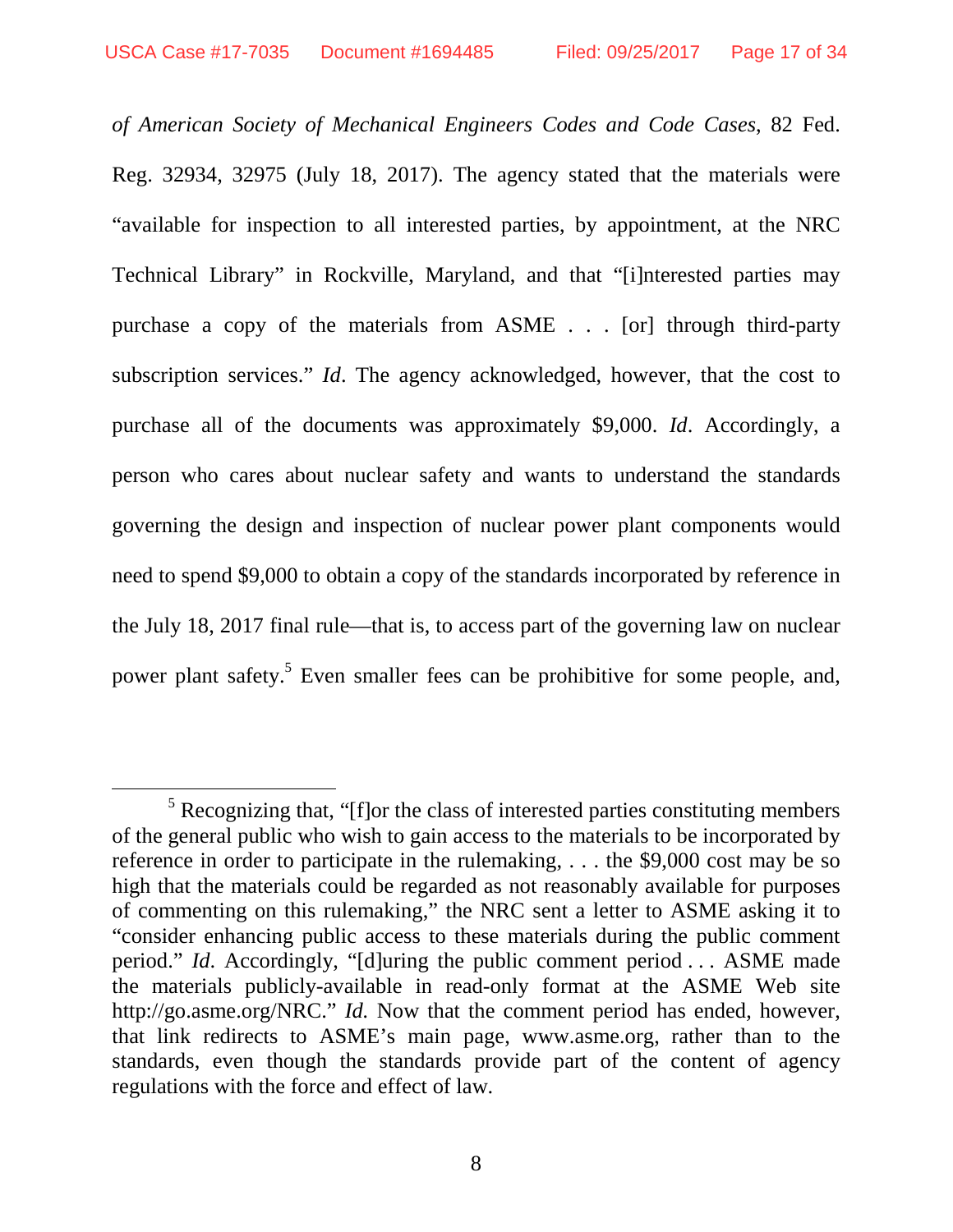given that the Code of Federal Regulations incorporates thousands of standards by reference, the fees can quickly add up.

In addition to offering standards for sale, some standards development organizations make standards that are incorporated by reference available on their websites. Even when they do this, however, they place barriers in the way of the public's ability to access, understand, and use the standards. For example, ASTM maintains a reading room on its website for its standards that have been incorporated by reference. To access the reading room, members of the public must create an account with ASTM and provide their email addresses. *See* D. Ct. Doc. 122-8 at 157. ASTM's privacy policy, located on a different page, states that, "[i]f you give us your e-mail address, you are giving us permission to reply to or send information to that e-mail address," including "marketing and promotional communications."<sup>6</sup> After an individual creates an account, he or she is directed to a longer registration form that asks for, among other things, the person's address and phone number. *See* D. Ct. Doc. 122-8 at 159. According to the privacy policy, "[i]f you supply us with your postal address on-line you may receive periodic postal mailings from us or related third parties with information on new products and

<sup>6</sup> ASTM, *Privacy Policy Statement*, https://www.astm.org/IMAGES03/ prpolicy.pdf, at 1, 2.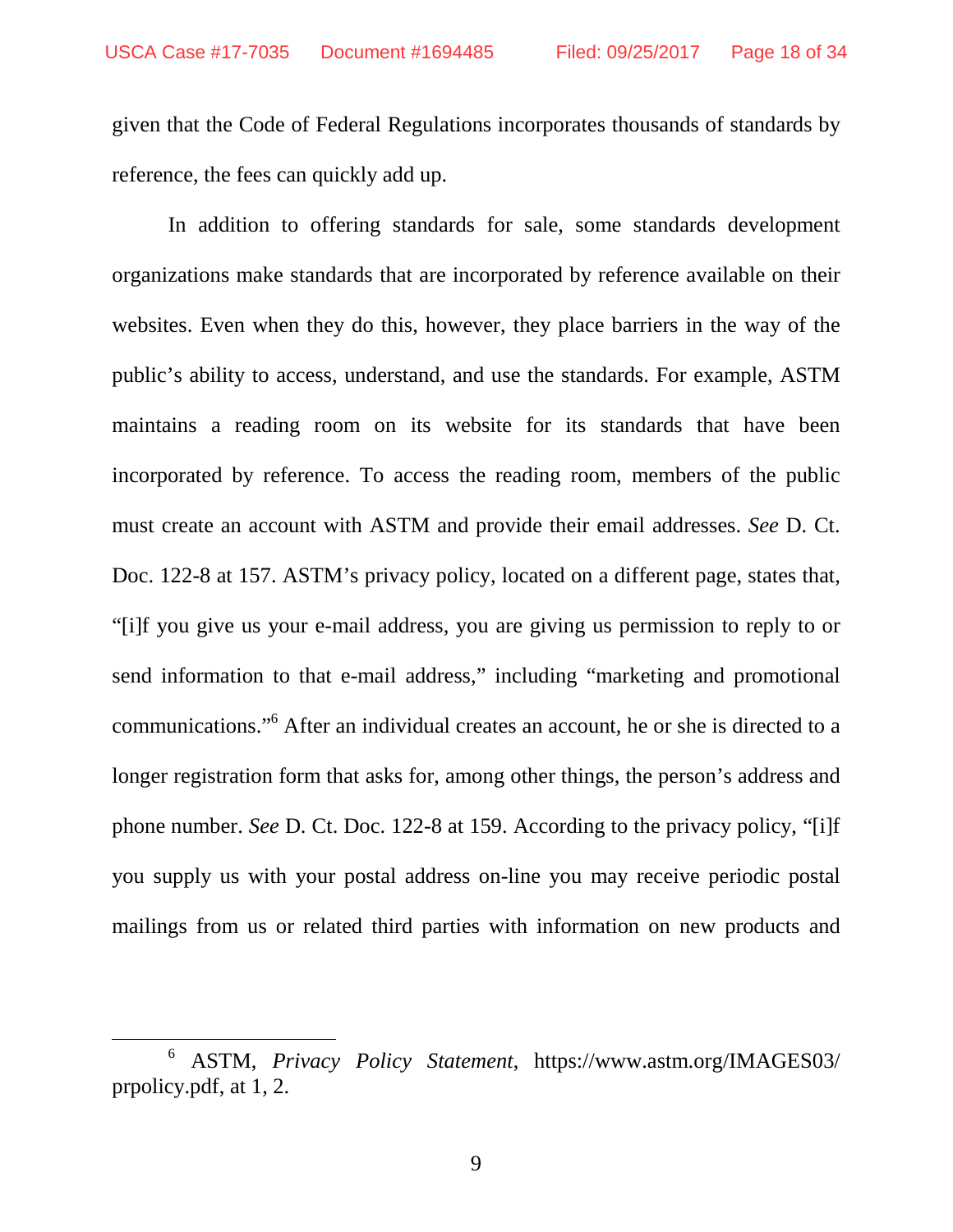services or upcoming events."<sup>7</sup> Registrants must take affirmative steps if they want to opt out of any of these solicitations. $<sup>8</sup>$  Thus, if members of the public want to</sup> access online ASTM standards that are incorporated by reference in agency regulations and thereby understand the law that governs, for example, toy safety, *see* 16 C.F.R. § 1250.2, they must provide personal information to a private organization—one with which they may disagree—and either open themselves up to receiving unwanted solicitations or take affirmative steps to opt out.

Moreover, after a person has registered, he or she must accept a license agreement to see the incorporated-by-reference standards. That agreement informs the reader that "[b]y accessing any ASTM Document you are entering into a contract, . . . and agree to be bound by its terms." D. Ct. Doc. 122-8 at 163. The agreement includes provisions stating, for example, that the standards are protected by copyright under both U.S. and international law. *Id*. The agreement also includes a disclaimer of warranty and liability limiting ASTM's liability "based on any cause of action" to \$100, and a provision stating that the agreement is to be construed under the laws that Pennsylvania applies to agreements wholly entered into and performed in Pennsylvania, that any legal action relating to the agreement is to be brought in Pennsylvania, that each party submits to personal jurisdiction in

 $\int^8 I \, d$ .

<sup>7</sup> ASTM, *Privacy Policy Statement*, https://www.astm.org/IMAGES03/ prpolicy.pdf, at 2.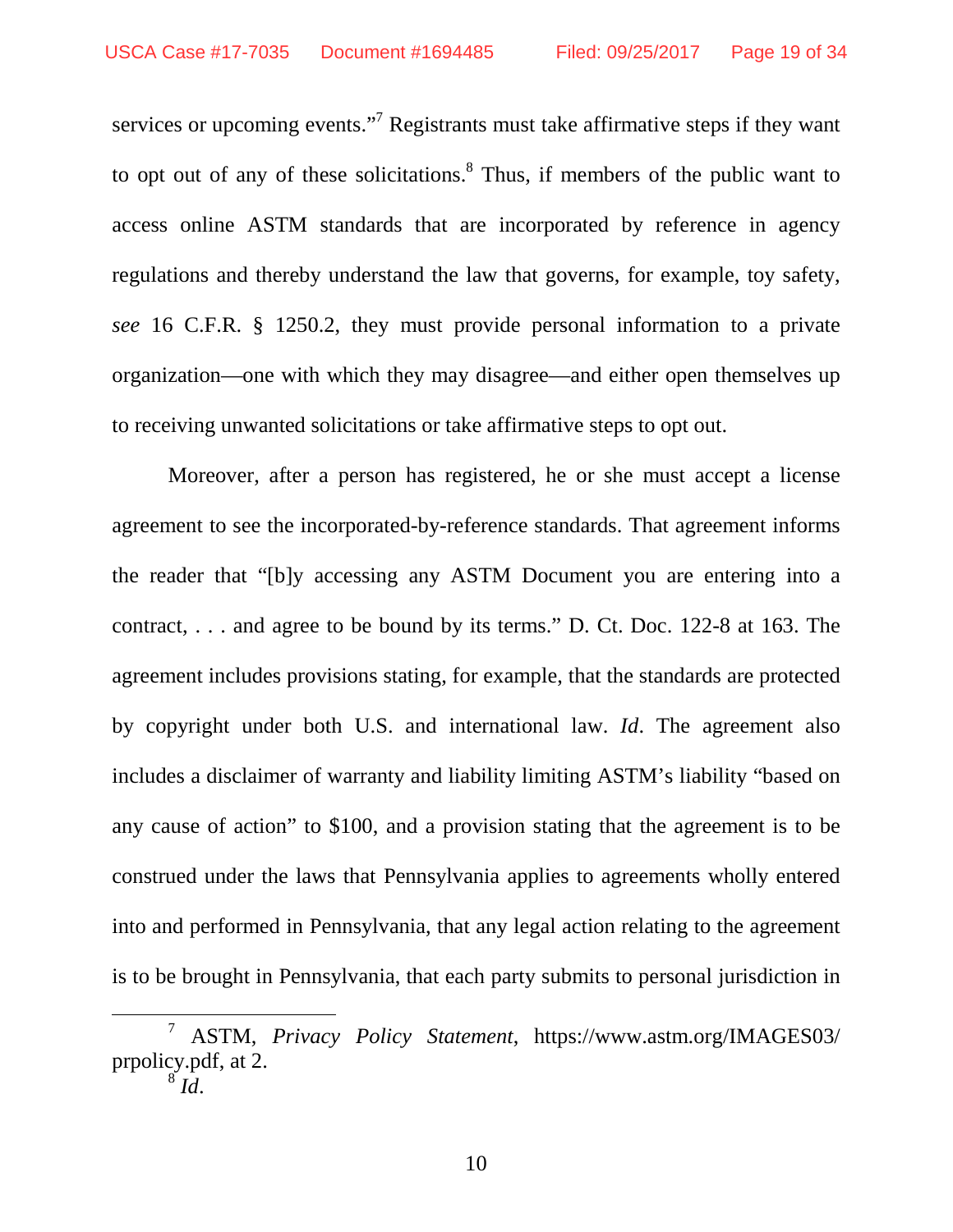Pennsylvania, and that each party waives any objections to venue in Pennsylvania. *Id.* at 164. Thus, to access online the ASTM standards are that are incorporated by reference in agency regulations—that is, to read the contents of the law—members of the public must enter into a binding contract with a private organization and waive legal rights with respect to that entity.

Finally, even if someone is willing to enter into ASTM's license agreement, the versions of incorporated-by-reference standards that ASTM posts online are "designed to be viewed online only," with "no 'print,' 'save,' or 'cut and paste' options." *Id*. at 163. Thus, a member of the public cannot print a copy to highlight, take notes on, tab, use as a reference, share with an expert, or take to a store or job site away from a computer or other electronic device.

In sum, although standards that are incorporated by reference contain "legally binding . . . requirements" in important areas related to health, safety, and the environment, 82 Fed. Reg. at 32935, they are often difficult for the public to access effectively. The copies in government offices are available only for inspection and are not useful for people outside the Washington, DC area, and access to standards in the hands of private organizations can be costly or require waiving legal rights. In the words of Justice Scalia, however, "[r]udimentary justice requires that those subject to the law must have the means of knowing what it prescribes." Antonin Scalia, *The Rule of Law As a Law of Rules*, 56 U. Chi. L.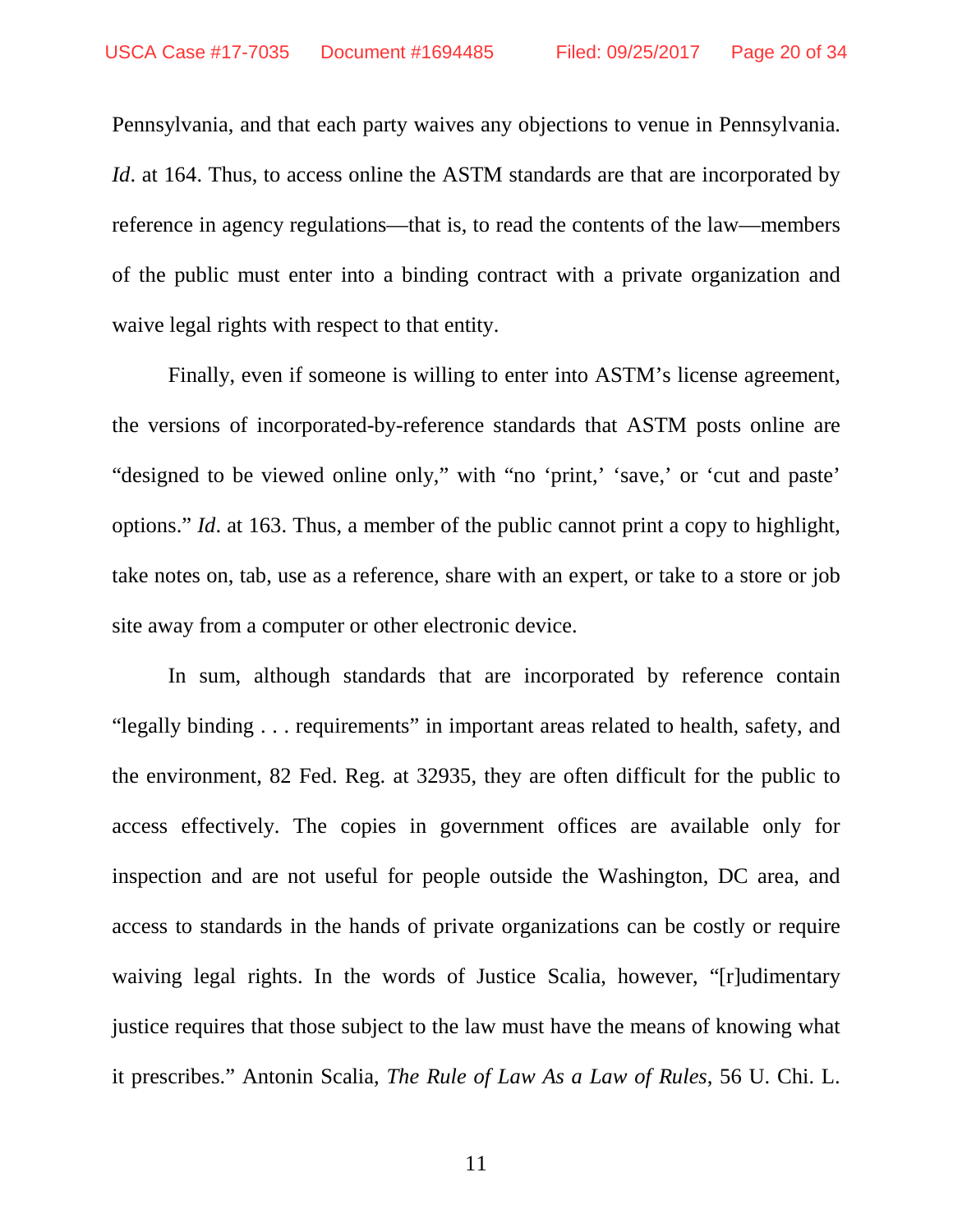Rev. 1175, 1179 (1989). The public should be able to access fully the content of regulations, including the standards incorporated by reference into such regulations. Accordingly, Public.Resource.Org should not be prevented from making federal standards available to the public.

### **II. Limits on Access to Incorporated-by-Reference Standards Hinder the Public's Ability To Participate in Rulemaking and Advocacy and To Hold Those Who Violate the Law Accountable.**

Limitations on the public's ability to access portions of regulations that are incorporated by reference have practical implications. They impede people's ability to participate in rulemaking, challenge illegal rules, advocate for change, comply with the law, and hold those who violate their rights accountable.

First, limitations on access to incorporated-by-reference standards affect the public's ability to participate in rulemaking processes. The Administrative Procedure Act requires agencies to publish a "notice of proposed rule making" in the Federal Register. 5 U.S.C. § 553(b). After the notice is provided, the public must be given "an opportunity to participate in the rule making through submission of written data, views, or arguments." *Id*. § 553(c). This notice-and-comment rulemaking process is intended "to reintroduce public participation and fairness to affected parties after governmental authority has been delegated to unrepresentative agencies" and "to assure that the agency will have before it the facts and information relevant to a particular administrative problem." *MCI* 

12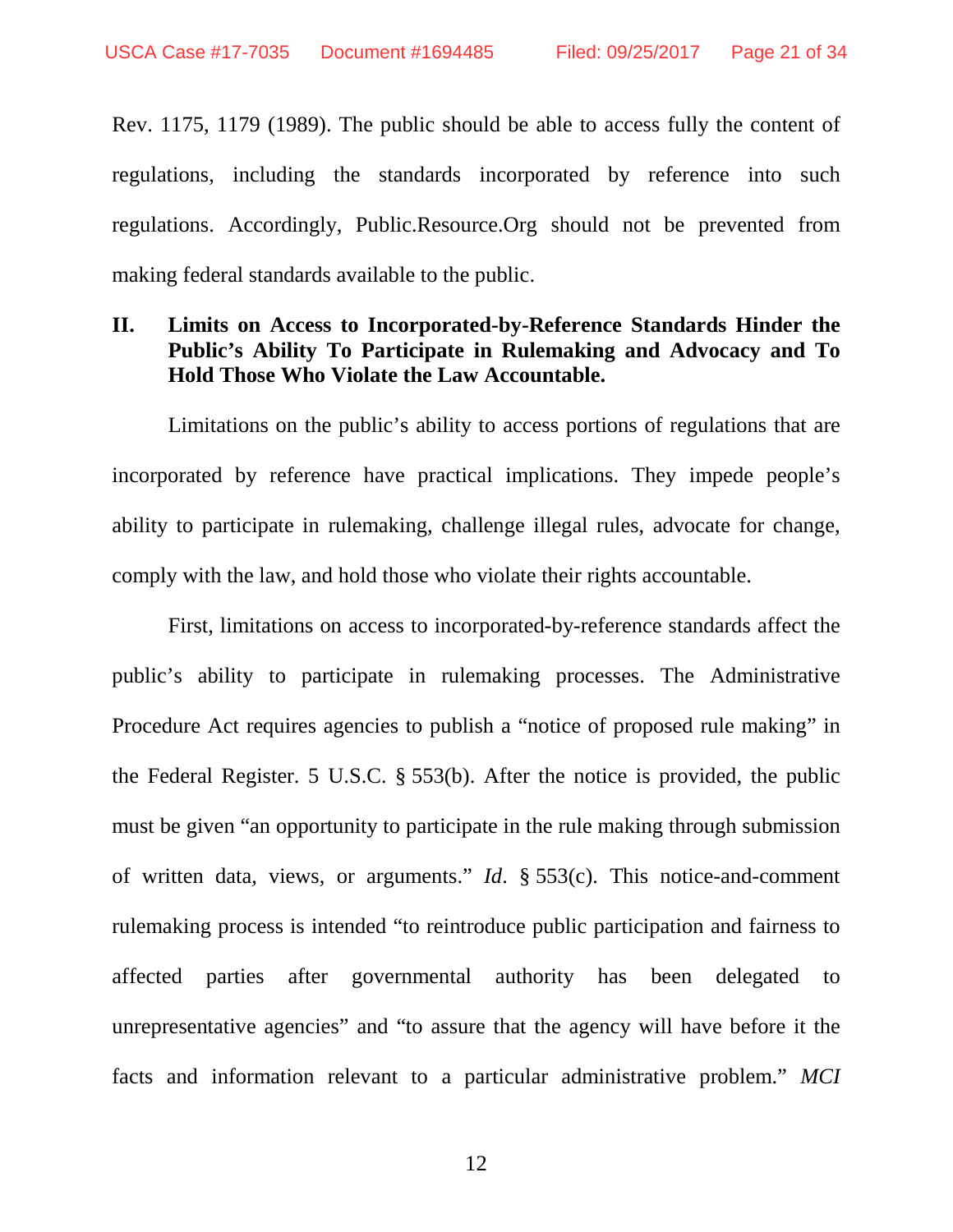*Telecomms. Corp. v. FCC*, 57 F.3d 1136, 1141 (D.C. Cir. 1995) (internal quotation marks and citation omitted). If standards are incorporated by reference in proposed rules, and members of the public cannot access those standards in a manner that allows them to absorb and analyze the standards' contents, they cannot meaningfully comment on the requirements being proposed.

The need for access to incorporated-by-reference standards continues once a final rule is issued. After a regulation is enacted, a person adversely affected by it is entitled to seek judicial review and ask to have the regulation declared invalid because it is arbitrary, capricious, an abuse of discretion, or otherwise not in accordance with law. 5 U.S.C.  $\S$  702, 706(2)(A). To do so, the person needs effective access to the relevant portion of the regulation at issue and to be able to compare that segment of the regulation to the final rule's preamble to determine if the agency "articulate[d] a satisfactory explanation for its action including a rational connection between the facts found and the choice made." *Motor Vehicle Mfrs. Ass'n of U.S., Inc. v. State Farm Mut. Auto. Ins. Co.*, 463 U.S. 29, 43 (1983) (internal quotation marks and citation omitted). Likewise an "interested person" needs access to the content of a regulation to exercise "the right to petition for the issuance, amendment, or repeal of a rule" guaranteed by 5 U.S.C. § 553(e). Impediments to a person's access to the content of a regulation likewise impede his or her ability to seek judicial review and exercise the right to petition.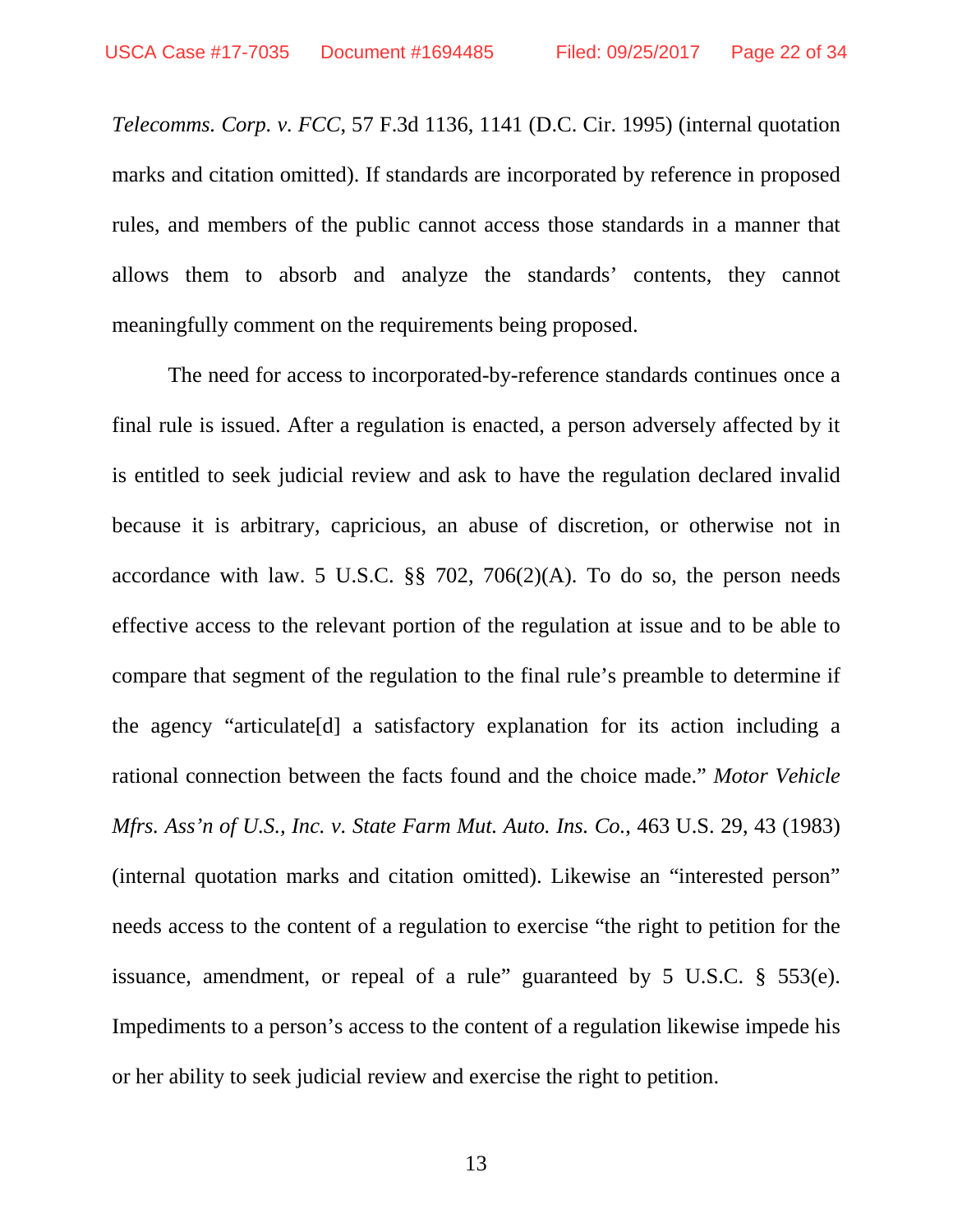Obstacles to accessing incorporated-by-reference standards also have practical effects outside of the rulemaking process. The most obvious effect is on people regulated by the relevant regulation, who need to understand the governing law to be able to comply with it. *See Christopher v. SmithKline Beecham Corp.*, 567 U.S. 142, 156 (2012) (discussing "the principle that agencies should provide regulated parties fair warning of the conduct a regulation prohibits or requires" (internal quotation marks, citation, and alteration omitted)). Also affected, however, are the people the regulation is intended to benefit, who need meaningful access to applicable regulations to determine whether the people and entities affecting them are complying with the law, and to hold those people and entities accountable when they are not. In comments submitted in response to a petition to revise regulations regarding incorporation by reference, for example, the Senior Citizens Law Project of Vermont Legal Aid, Inc., described the situation of a tenant who needed to know whether her building complied with state fire codes. Although the woman had been granted in forma pauperis status in court, she needed to pay a large sum to determine whether her fire extinguisher met the code's requirements.<sup>9</sup>

<sup>&</sup>lt;sup>9</sup> Comments of Jacob Speidel, Senior Citizens Law Project, Vermont Legal Aid, Inc. (June 1, 2012), *available at* https://www.regulations.gov/document? D=NARA-12-0002-0154, at 2.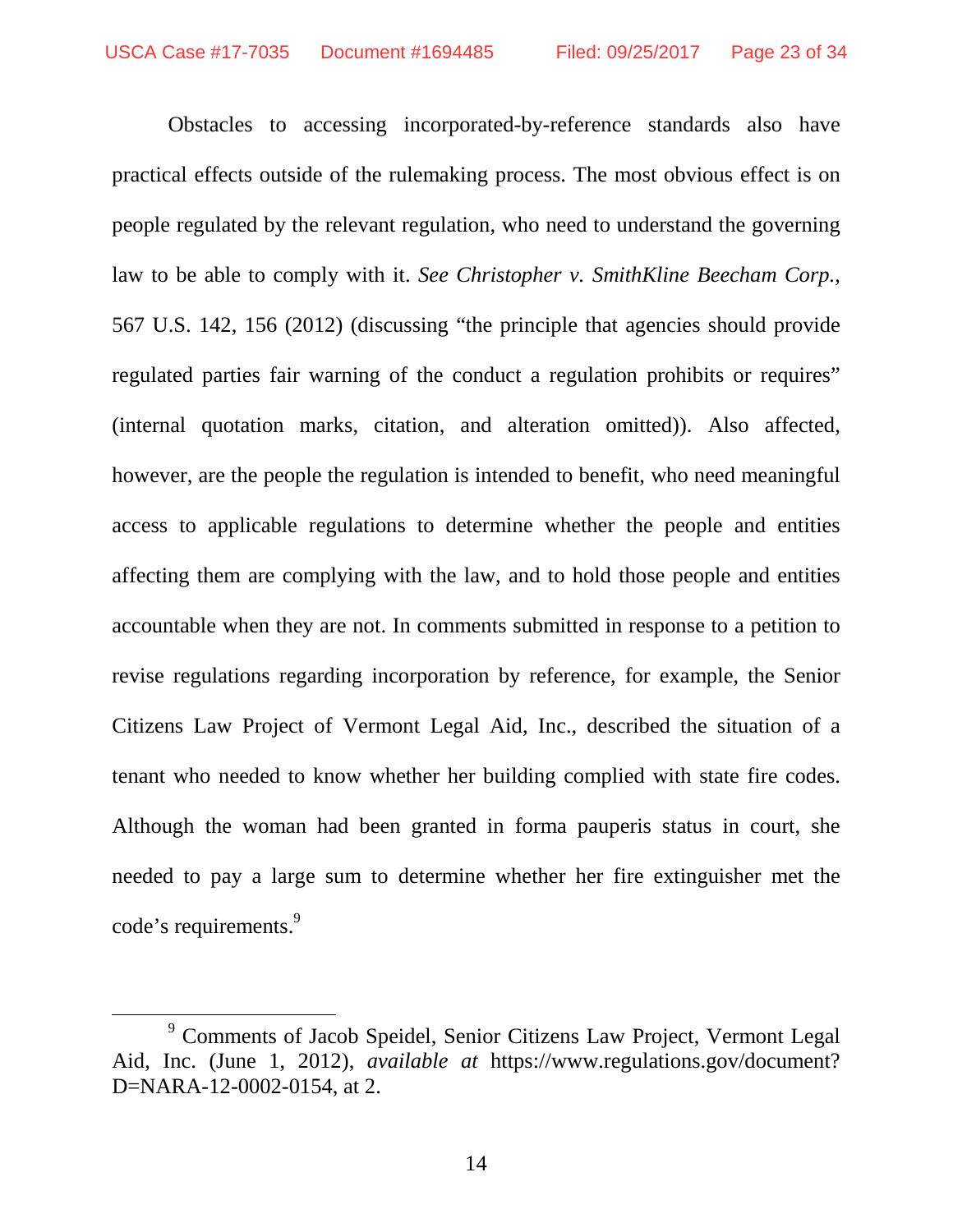Furthermore, even when people are not directly regulated by regulations, the content of those regulations may affect how they structure their daily lives. "The content . . . of regulatory standards, might prompt parents to buy—or not buy certain toys or infant carriers; consumers to buy—or not buy—rice that contains some level of arsenic; people considering employment in an [Occupational Safety and Health Administration]-regulated paint booth to work there—or not; and residents to drink filtered or bottled water depending on the stringency of tap water standards." Nina A. Mendelson, *Private Control over Access to the Law: The Perplexing Federal Regulatory Use of Private Standards*, 112 Mich. L. Rev. 737, 771 (2014). And access to the content of standards can help members of the public ensure that agency regulations are being followed. Consumers Union, the advocacy and public policy arm of Consumer Reports, noted in comments on the petition to revise the incorporation-by-reference regulations, for example, that, "Consumer Reports has, on several occasions, notified the Consumer Product Safety Commission and warned consumers about products that do not comply with existing standards, thus creating a public safety hazard."<sup>10</sup> "In order for non-profit

<sup>10</sup> Comments of Ioana Rusu, Consumers Union (June 1, 2012), *available at* https://www.regulations.gov/document?D=NARA-12-0002-0140, at 2.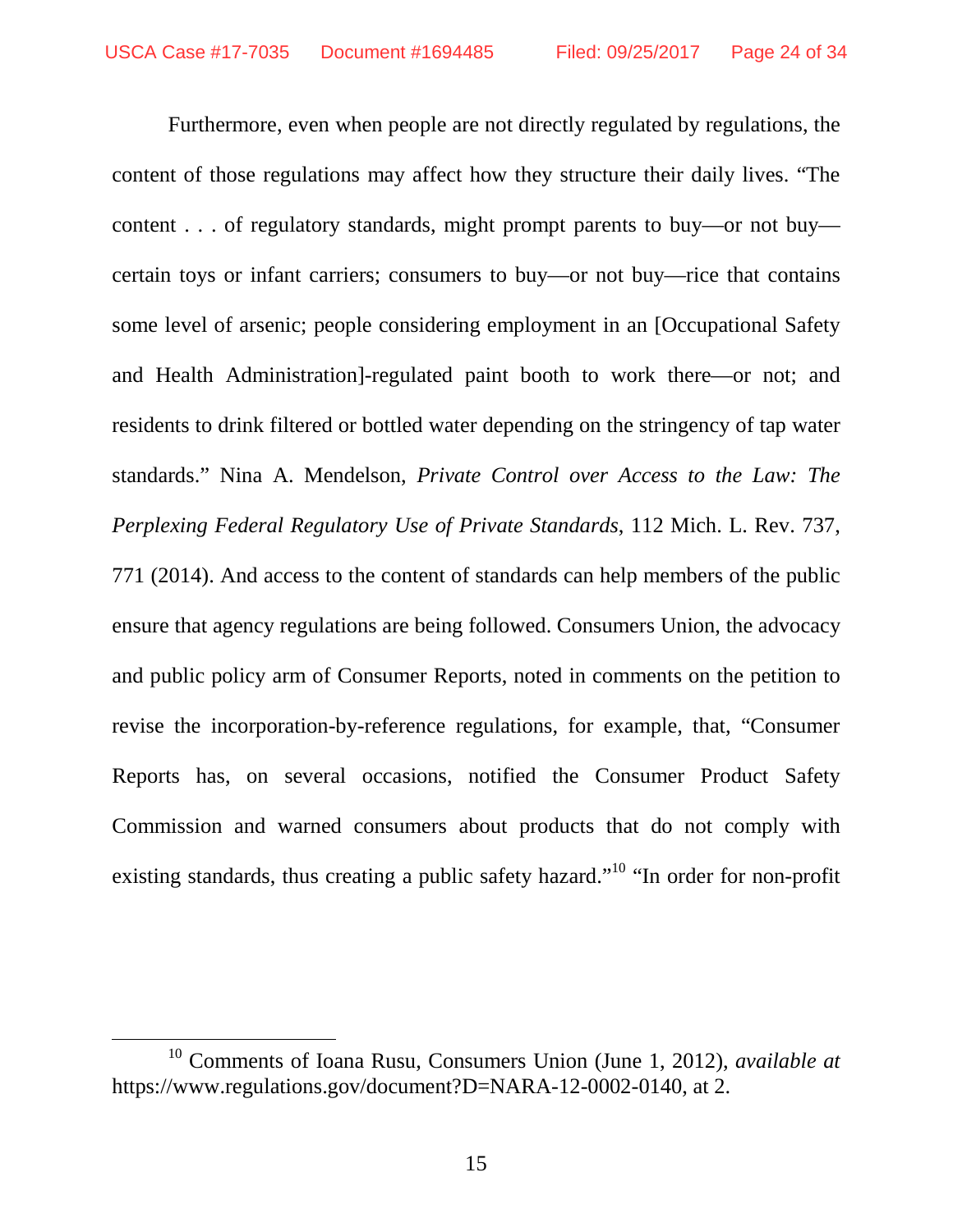consumer groups like ours to play this crucial role," it continued, "they need easy and free access to relevant standards."<sup>11</sup>

Overall, the ability to access the law affects the public's ability to participate in democratic processes. When it is difficult or expensive for the public to access the content of incorporated-by-reference standards, members of the public cannot fully understand the rules that govern them, engage in public conversation about important regulatory matters, petition agencies for the amendment of rules, lobby Congress for increased oversight or for changes in the law, or hold their officials accountable. As the non-profit organization Consumer Federation of America explained in comments to the Office of Management and Budget on incorporation by reference, "[w]ithout unfettered access to these standards, our democratic system will be severely limited."<sup>12</sup>

## **III. The E-FOIA Amendments of 1996 Show that a Standard Should Only Be Deemed To Be "Reasonably Available" if It Is Available Online.**

The question whether incorporated-by-reference standards can be posted online is not one that should ever arise, because all such standards should *already* be available online. By law, material is only allowed to be incorporated by

 $11$  *Id.* 

<sup>&</sup>lt;sup>12</sup> Comments of Rachel Weintraub, Consumer Federation of America (June 1, 2012), *available at* https://www.regulations.gov/document?D=NARA-12-0002- 0131, at 1; *see also* Comments of George Slover, Consumers Union, and Rachel Weintraub, Consumer Federation of America (May 12, 2014), *available at*  https://www.regulations.gov/document?D=OMB-2014-0001-0040, at 2.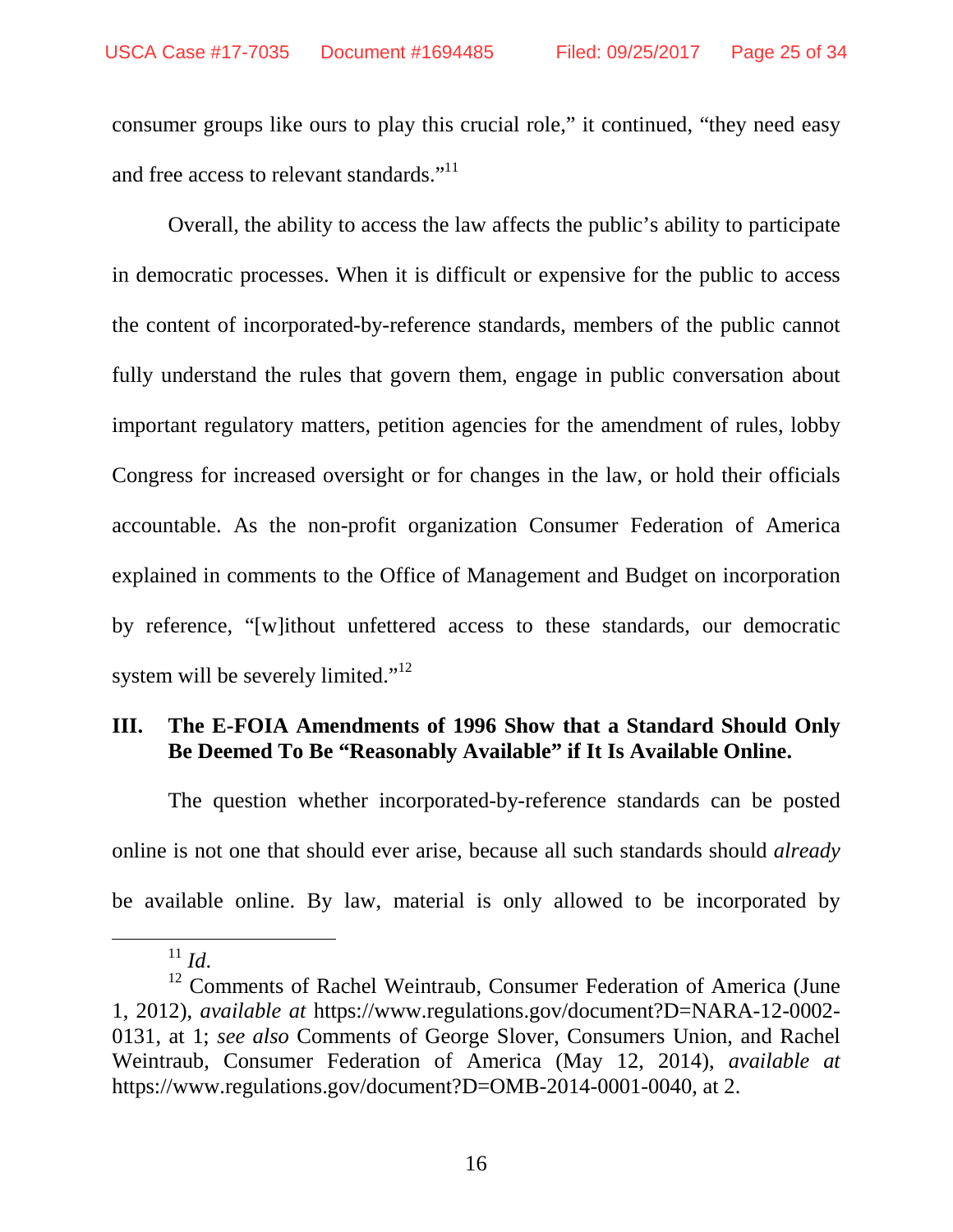reference if it is "reasonably available to the class of persons affected thereby." 5 U.S.C. § 552(a)(1). As the E-FOIA Amendments of 1996 demonstrate, *see* Pub. L. No. 104-231, 110 Stat. 3048 (Oct. 2, 1996), in the current digital age, material should only be considered "reasonably available" if it is available online without restrictions.

The E-FOIA Amendments were enacted in 1996 to implement Congress's determination that "[g]overnment agencies should use new technology to enhance public access to agency records and information." *Id*. § 2(a)(6). As the U.S. House of Representatives Committee on Government Reform and Oversight explained in its report on the E-FOIA Amendments, "[t]he public is increasingly using networked computers and broadly accessible data networks such as the Internet." H.R. Rep. No. 795, 104th Cong., 2d Sess. 11 (1996). "The FOIA must stay abreast of these developments in order to ensure continued public access to Government information." *Id*. at 12.

Among the provisions in the E-FOIA Amendments were amendments to the affirmative disclosure provisions of section (a)(2) of FOIA, 5 U.S.C.  $\S$  552(a)(2). That section, often called the "reading room" provision, $13$  required agencies to

<sup>13</sup> *See*, *e.g.*, U.S. Dep't of Justice, Office of Information Policy, *Guidance on Submitting Certification of Agency Compliance with FOIA's Reading Room Requirements*, https://www.justice.gov/oip/blog/foia-post-2008-guidance-submitt ing-certification-agency-compliance-foias-reading-room.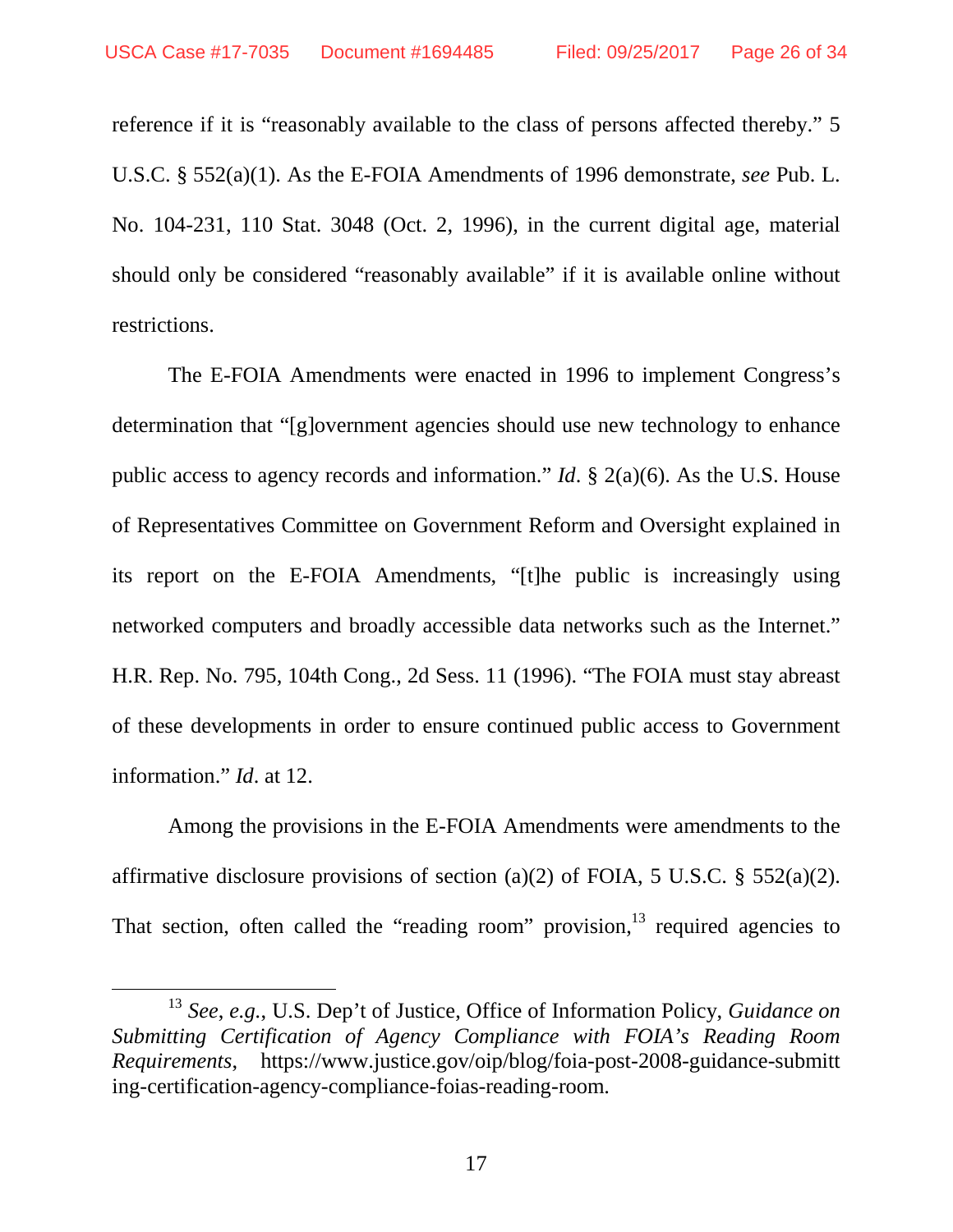make available "for public inspection and copying" documents such as "statements of policy and interpretations which have been adopted by the agency and are not published in the Federal Register," and "administrative staff manuals and instructions to staff that affect a member of the public." 5 U.S.C.  $\S$  552(a)(2) (1995). The E-FOIA Amendments added a requirement that agencies make all records covered by section (a)(2) that were created after November 1, 1996, available "by computer telecommunications or, if computer telecommunications means have not been established by the agency, by other electronic means." Pub. L. No. 104-231, § 4(7). Although the House Report accompanying the bill allowed for the possibility that records covered by section (a)(2) could be made available through CD-ROM or disc if an agency did not have "the means established to make these materials available on-line," H.R. Rep. No. 795 at 20, the Department of Justice's Office of Information and Privacy (now the Office of Information Policy) explained shortly after the statute was enacted that the new provision "embod[ies] a strong statutory preference that this new electronic availability be provided by agencies in the form of on-line access."<sup>14</sup> Accordingly, the

<sup>&</sup>lt;sup>14</sup> U.S. Dep't of Justice, Office of Information and Privacy, *FOIA Update: Congress Enacts FOIA Amendments*, Vol. XVII, No. 4 (1996), https://www.justice.gov/oip/blog/foia-update-congress-enacts-foia-amendments.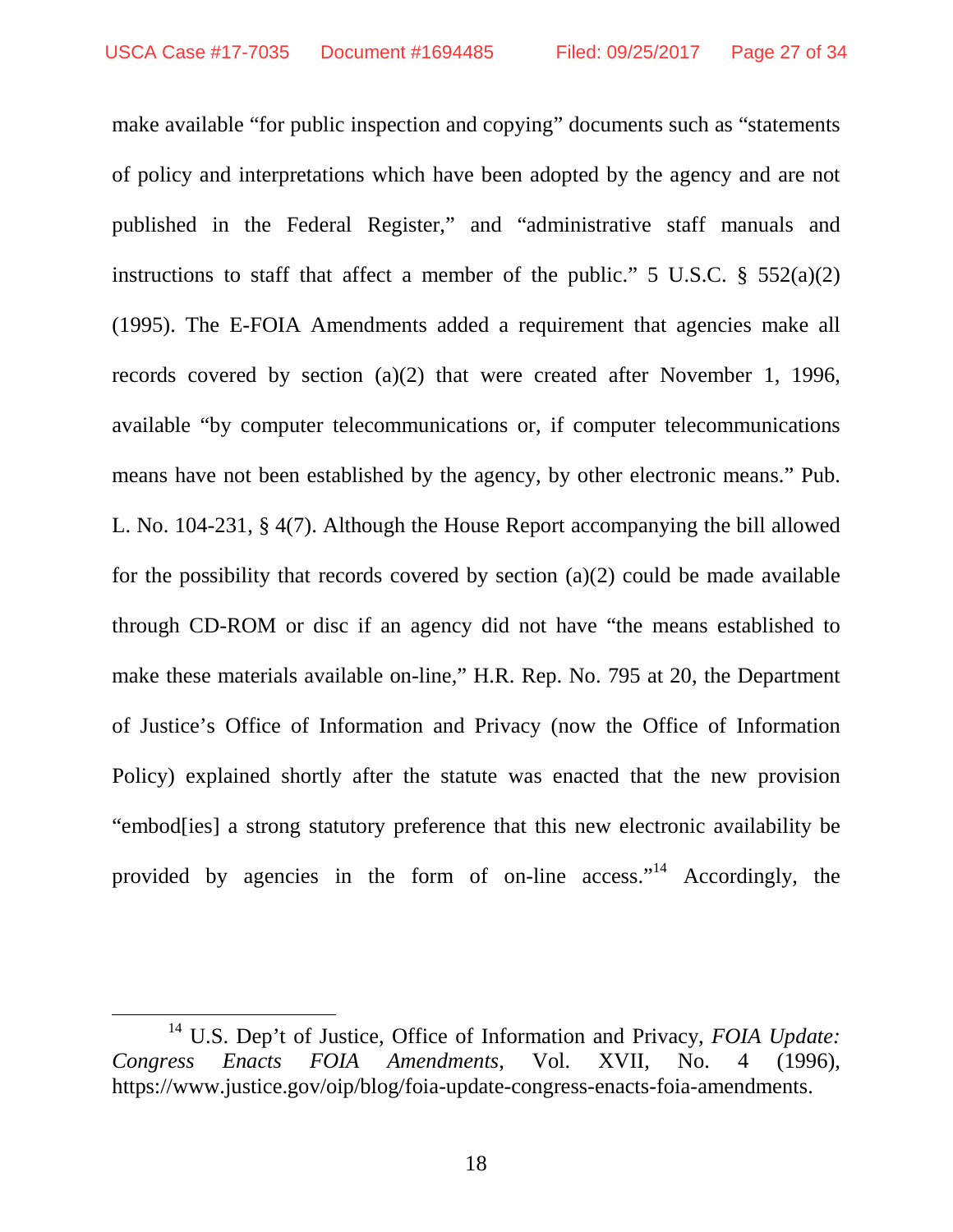Department of Justice instructed agencies to "have Internet or World Wide Web sites prepared to serve this 'electronic reading room' function'' within a year.<sup>15</sup>

Thus, over 20 years ago, Congress recognized—in the same statute that provides for incorporation by reference, 5 U.S.C. § 552—that records that are required to be made available should be made available online. And in the years since, agencies have regularly posted records that FOIA requires to be made available in online reading rooms, without restrictions on access, downloading, or printing.<sup>16</sup> Although the Office of Federal Register does not require a standard to be available online to approve its incorporation by reference,  $17$  in this digital age, standards should not be considered "reasonably available" as required for incorporation by reference unless they, too, are posted online without restrictions.

<sup>&</sup>lt;sup>15</sup> *Id*. In 2016, Congress further amended FOIA to make clear that all  $(a)(2)$ records must be made available in an "electronic format." FOIA Improvement Act of 2016, Pub. L. No. 114-185, § 2, 130 Stat. 538 (June 30, 2016).

<sup>16</sup> *See* U.S. Dep't of Justice, Office of Information and Privacy, *Guidance on Submitting Certification of Agency Compliance with FOIA's Reading Room Requirements*, https://www.justice.gov/oip/blog/foia-post-2008-guidance-submitt ing-certification-agency-compliance-foias-reading-room (explaining that "[a]gencies accomplish this electronic availability through the use of electronic Reading Rooms on their FOIA websites"); *see also*, *e.g.*, Federal Bureau of Investigation, *FBI Records: The Vault*, https://vault.fbi.gov/reading-room-index (Federal Bureau of Investigation online reading room); NARA, *Electronic Reading Room*, https://www.archives.gov/foia/electronic-reading-room (NARA online reading room).

<sup>17</sup> *See* Office of the Federal Register, NARA, *Incorporation by Reference*, 79 Fed. Reg. 66267, 66268 (Nov. 7, 2014) (declining to define reasonably available or to require all incorporated-by-reference material be available online).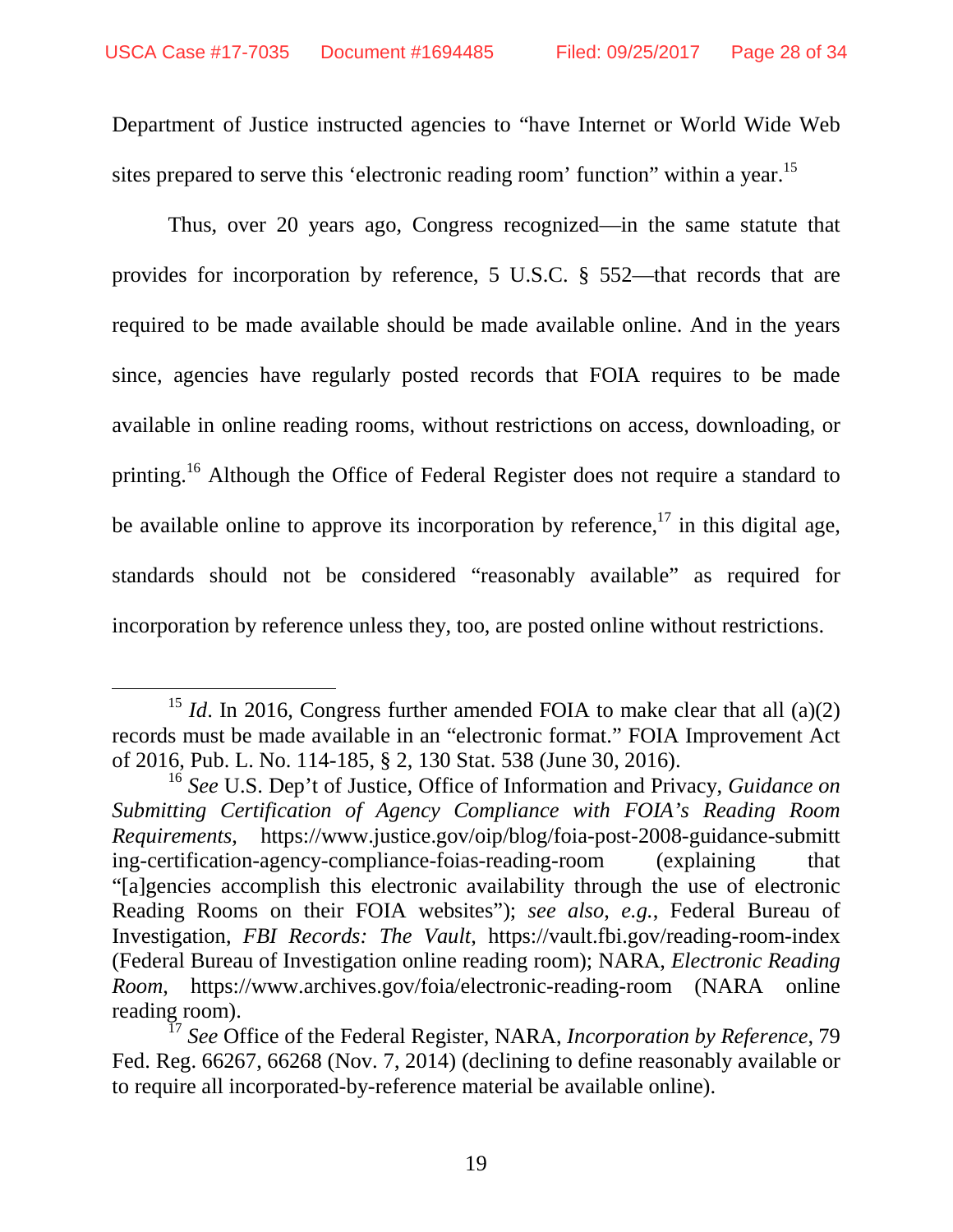Because regulatory standards should already be available online, without restrictions on downloading and printing, Public.Resource.Org should not be prohibited from making them available in that fashion.

### **CONCLUSION**

This Court should reverse the district court's order granting summary judgment to Plaintiffs and barring Defendant from posting incorporated-byreference standards online.

September 25, 2017 Respectfully submitted,

 /s/ Adina H. Rosenbaum Adina H. Rosenbaum Allison M. Zieve Public Citizen Litigation Group 1600 20th Street NW Washington, DC 20009 (202) 588-1000

 Counsel for Amici Curiae Public Citizen, Inc., et al.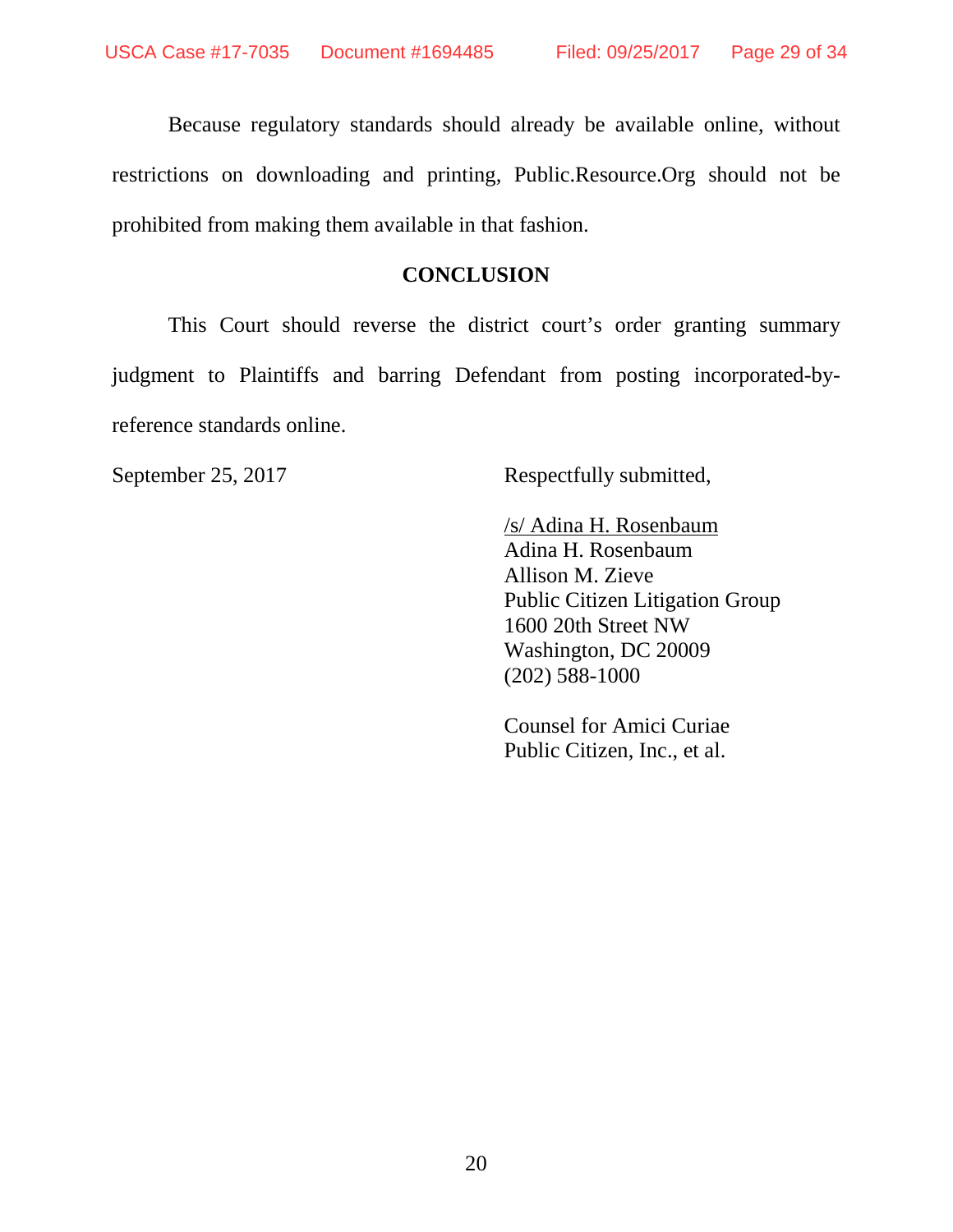## **CERTIFICATE OF COMPLIANCE**

I certify that this brief complies with the type-face and volume limitations set forth in Federal Rules of Appellate Procedure 29(a)(5), 32(a)(5), 32(a)(6), and  $32(a)(7)(B)$  as follows: The type face is fourteen-point Times New Roman font, and the word count is 5,003.

> /s/ Adina H. Rosenbaum Adina H. Rosenbaum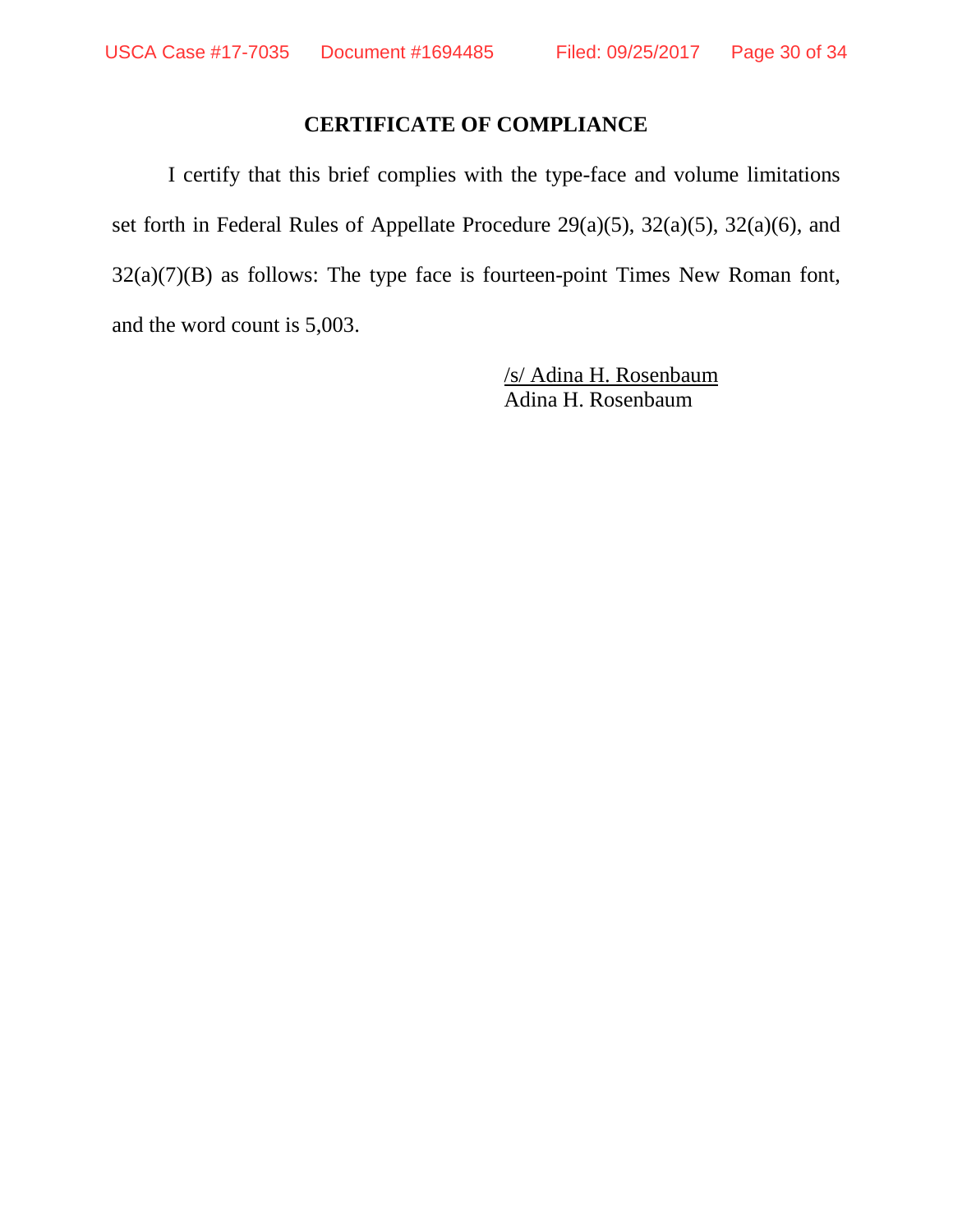## **CERTIFICATE OF SERVICE**

I certify that on September 25, 2017, I caused the foregoing to be filed with the Clerk of the Court through the Court's ECF system, which will serve notice of the filing on all filers registered in this case.

> /s/ Adina H. Rosenbaum Adina H. Rosenbaum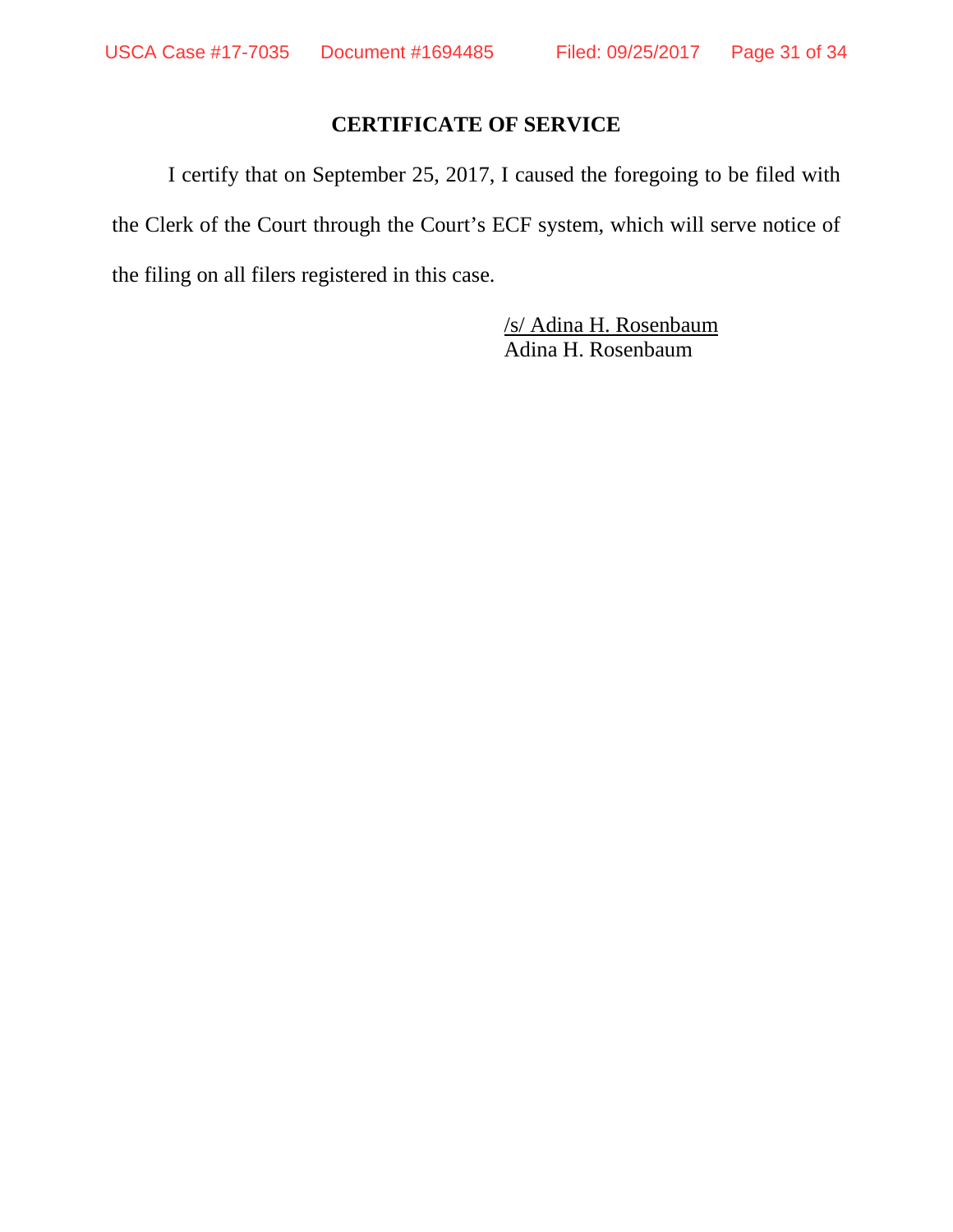#### **ADDENDUM**

The foregoing brief is submitted on behalf of the following organizations:

**Public Citizen, Inc.**, is a non-profit, consumer-advocacy organization that appears before Congress, administrative agencies, and courts to work for enactment and enforcement of laws protecting consumers, workers, and the general public. On behalf of its members in all fifty states, Public Citizen advocates for strong protections with respect to auto safety, drug and medical device safety, workplace safety, and the environment, among other things, and it has long worked for openness and integrity in government. Public Citizen petitions federal agencies for rulemaking, comments on proposed regulations issued by federal agencies, and seeks judicial review of rules that are arbitrary, capricious, or otherwise not in accordance with law. Public Citizen often represents consumer interests in litigation, including as amicus curiae in the United States Supreme Court and the federal courts of appeals.

Founded in 1971, **Center for Science in the Public Interest** (CSPI) is a  $501(c)(3)$  non-profit, nonpartisan organization whose mission is to advocate on behalf of the public on issues of nutrition and health. CSPI's impact has been substantial, including by way of its key role in successful campaigns to: ban artificial trans fats from the food supply; obtain an agreement to ban sugarsweetened beverages from public schools; obtain voluntary agreements to restrict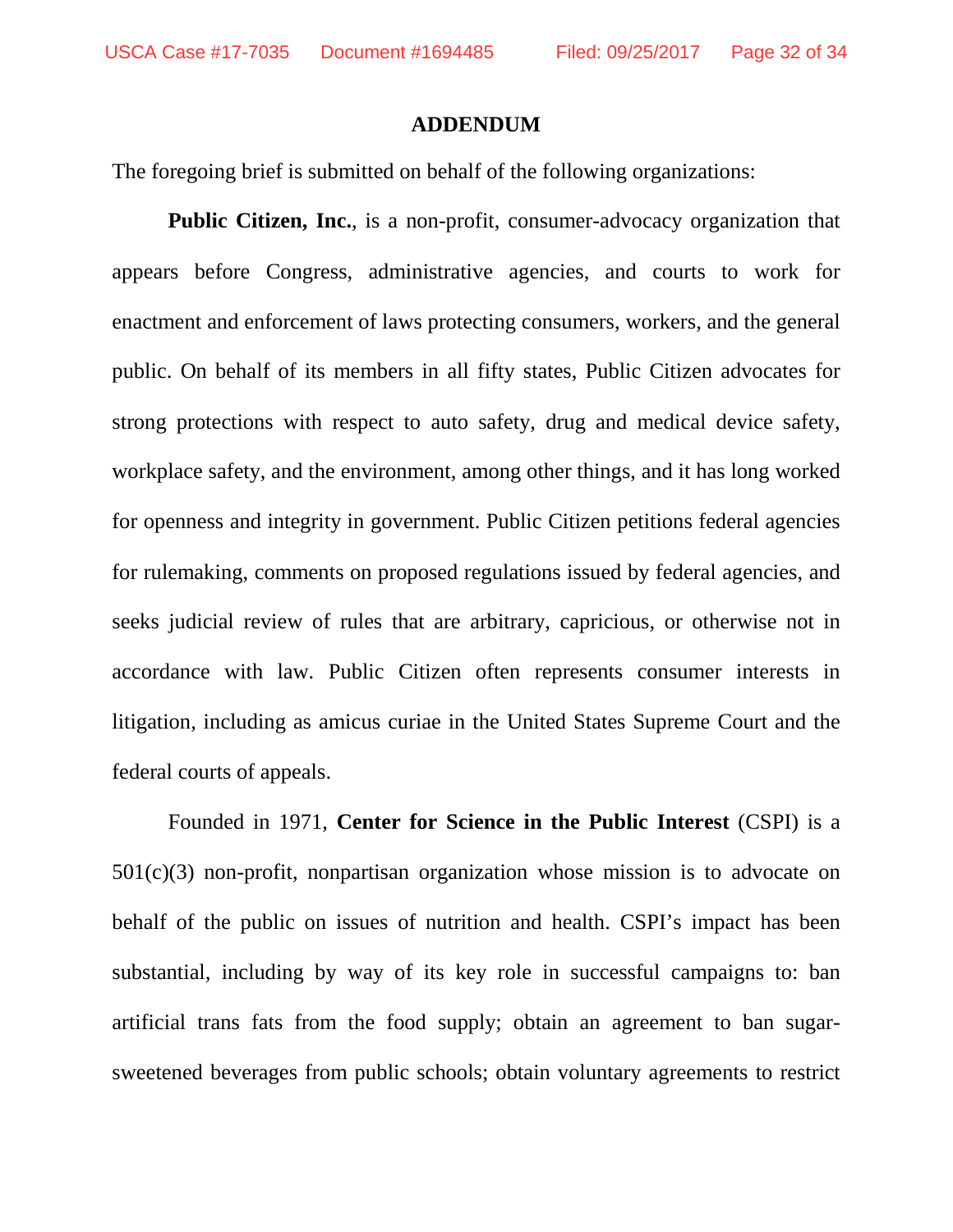advertising to children from major food and beverage manufacturers; and prescribe the content and legibility of important nutrition information on product labels. CSPI also represents consumers through litigation that targets false advertising of foods—making it easier for consumers to live nutritious and healthy lifestyles, and brings litigation against federal agencies on issues of unlawful regulatory action or inaction. CSPI frequently reviews and submits detailed expert comments on pending rules and guidance developed by agencies, including rules or guidance that reference or fully incorporate standards developed by third parties.

**Consumers Union** is the policy and mobilization arm of Consumer Reports. Consumers Union is an expert, independent, non-profit organization whose mission is to work for a fair, just, and safe marketplace for all consumers and to empower consumers to protect themselves. It conducts this work in the areas of product safety, food safety, financial services reform, telecommunications reform, health care reform, and other areas. Consumer Reports is the world's largest independent product-testing organization. Using its more than 50 labs, auto test center, and survey research center, the non-profit organization rates thousands of products and services annually. Founded in 1936, Consumer Reports has over 7 million subscribers to its magazine, website, and other publications.

The **National Employment Law Project** (NELP) is a non-profit legal organization with over 45 years of experience advocating for the employment and